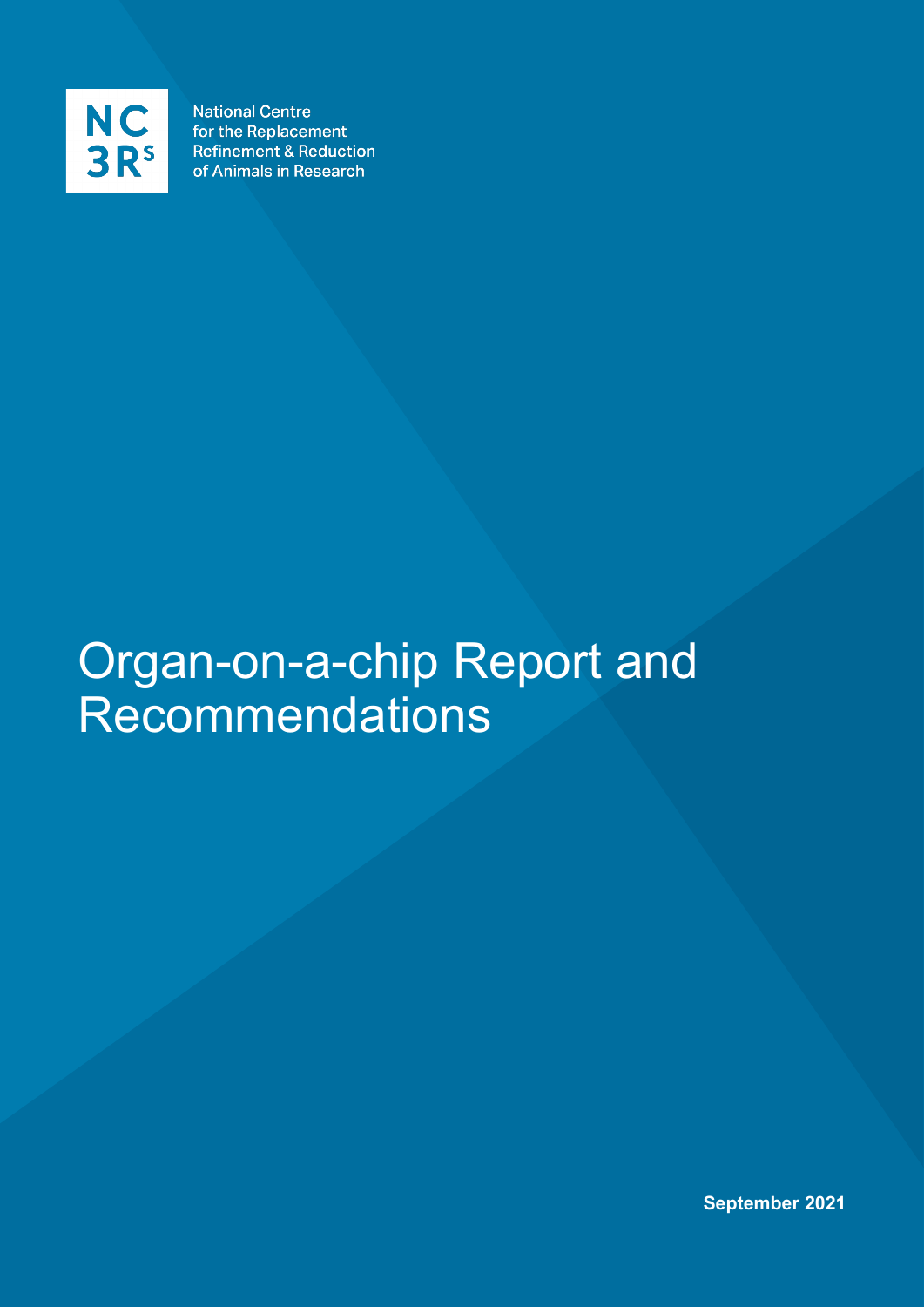# **NC3Rs organ-on-a-chip report and recommendations**

# **Methodology**

- 1. We have carried out a business intelligence analysis of the organ-on-a-chip (OoC) field to provide an evidence base to inform the NC3Rs future strategy and identify key areas with significant unmet need in the 3Rs. The analysis also provides a useful resource on the current landscape for technology developers, end-users, investors and regulators.
- 2. This report includes a literature review and the results of a survey from end-users that provides insight into how the technology is being used across sectors, the 3Rs impacts, and the barriers to and opportunities for adoption. There have been a number of surveys targeted to the OoC community in recent years (1,2,3,4). Our survey is unique in that it captures metrics on the current and future 3Rs impacts of the technology. The survey results can be found in [Annex 1.](#page-12-0)

# **Introduction**

- 3. OoC technologies, also known as microphysiological systems (MPS) or tissue chips, are microfluidic cell culture devices that closely recapitulate the structure, function and (patho)physiology of human tissues and organs *in vitro* (3). The technology provides a promising tool to reduce the reliance on animal models by providing faster, cheaper and more physiologically relevant human cell-based models for use in basic and applied research.
- 4. Applications of the technology include disease modelling, toxicology/safety, efficacy, ADME (absorption, distribution, metabolism and excretion) and personalised medicine, with end-users working across academia, industry and regulatory bodies. The most cited applications are in the pharmaceutical industry and it has been estimated that OoC technology could reduce R&D costs by 10 to 26%, mostly at the lead optimisation and preclinical stages (1,5,6,7). The technology has the potential to revolutionise drug discovery and development to improve and accelerate the delivery of safe and efficacious medicines to patients. Pharmaceutical companies such as AstraZeneca, Bayer and Roche are evaluating the technology for multiple applications, which is starting to be used for internal portfolio decision making (1,3). The technology is also being explored by other sectors (e.g. cosmetic and chemical industries) for toxicology hazard identification and risk assessment (1,8).
- 5. There has been considerable global growth in the field over the last ten years with initiatives in the USA and Europe providing funding and partnerships critical to supporting OoC development, commercialisation and adoption. These include the [Tissue Chip for drug screening](https://ncats.nih.gov/tissuechip) programme led by the National Centre for Advancing Translation Sciences (NCATS), part of the National Institute of Health (NIH), the Defense Advanced Research Projects Agency (DARPA) [Microphysiological Systems programme,](https://www.darpa.mil/attachments/MPS_Layout_Final.pdf) the [Institute for](https://www.hdmt.technology/)  [human Organ and Disease Model Technologies](https://www.hdmt.technology/) (hDMT), the [Netherlands Organ-on-Chip Initiative](https://noci-organ-on-chip.nl/) (NOCI) and the [Organ-on-Chip in developm](https://h2020-orchid.eu/)ent (ORCHID) project (1,3,8,9,10,11,12,13,14,15). There has been a concomitant increase in the number of publications and patents, OoC companies and end-users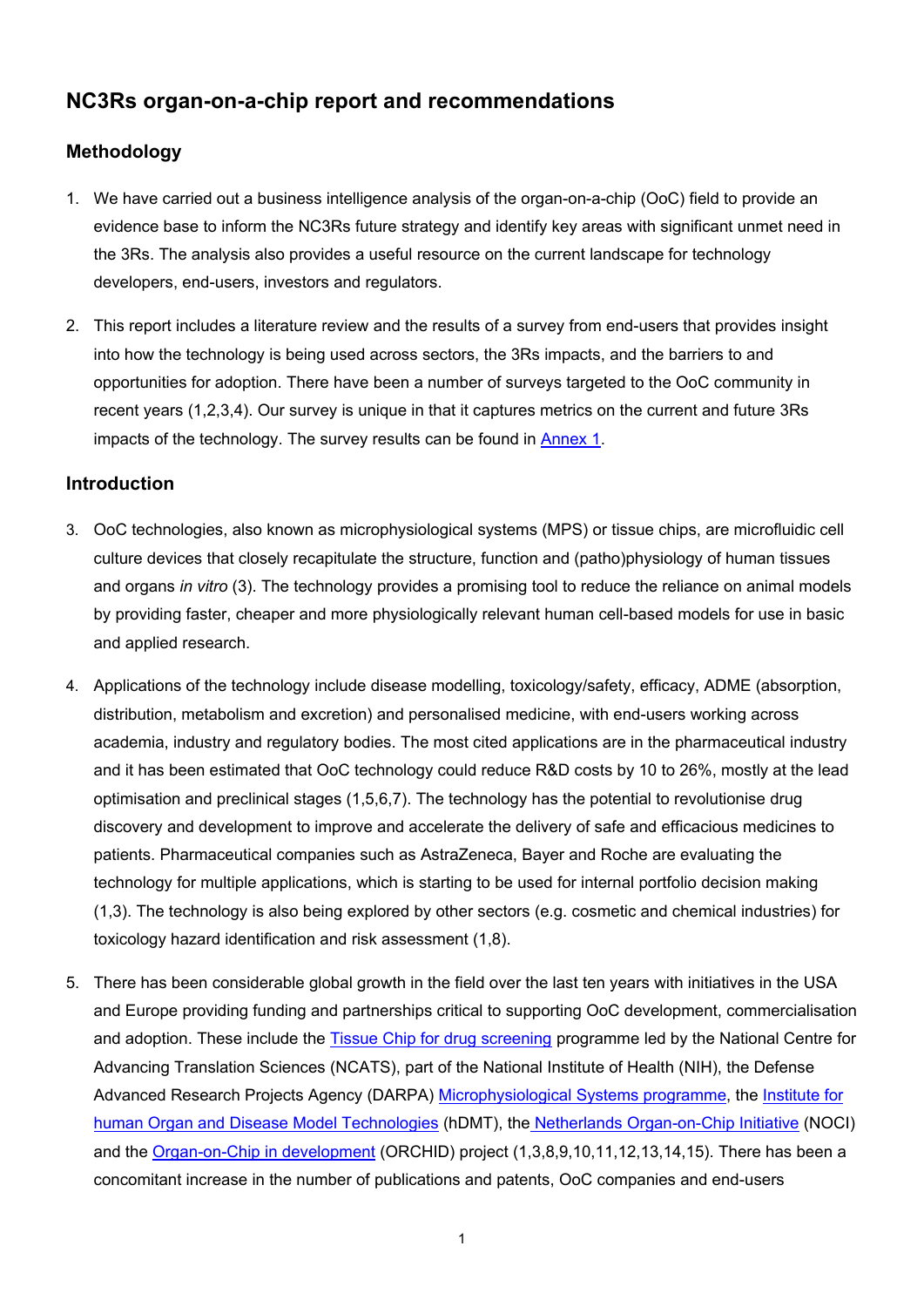evaluating and, in some cases, adopting the technology for internal decision making (1,3,16). The global OoC market was valued at \$29.6M in 2018, a four-fold increase from 2016 (\$7.5M) and is predicted to increase at a compound annual growth rate of 28.6% (2018 to 2024) to reach \$133M by 2024 (17,18).

- 6. OoC models have been developed for multiple organs and tissues covering major organ systems (6,8,16,19). These have been used to study both healthy organs and a number of diseases including cancer, neurodegenerative, cardiovascular and respiratory diseases and diabetes (1). OoC technology can replicate single organ systems or can be interconnected to form multi-organs-on-chips (two or more organs or tissues) or human/body-on-a-chip to study pharmacokinetics, multi-organ toxicities, toxicities that arise from drug metabolism, and diseases that involve multiple organs. Single and multi-organ models are at various stages of development ranging from academic proof-of-concepts through to products which are commercially available through companies such as Emulate, MIMETAS and TissUse (16,17,18). A number of OoC companies have secured millions of dollars of private investment and have started to generate recurring sales and a consistent revenue stream (1,18,20). OoC companies are collaborating with end-users from pharmaceutical companies and the US Food and Drug Administration (FDA) (21,22,23).
- 7. Despite significant progress in the development and application of OoC over the last ten years the field is still in its relative infancy. Respondents to our survey indicated that the field is immature in terms of its technology readiness, agreeing with data published by Allwardt *et al*., 2020 (2). There are challenges that must be overcome before the technology can be widely adopted into routine use. These include further characterisation and qualification/validation to demonstrate the technology is fit-for-purpose for its context of use, is predictive and adds value over conventional 2D *in vitro* and *in vivo* approaches.

# **Use of the technology**

- 8. Data from our survey and the literature indicates that the majority of end-users are from the pharmaceutical and academic sectors (72% of respondents to our survey) and are using the technology for drug discovery and development, disease modelling and basic research (1,2,3).
- 9. End-users who completed our survey were predominantly at the stage of evaluating the technology and most were assessing single OoC systems including liver, blood vessels, lung, gut and cancer for applications including toxicology, disease modelling, efficacy, mechanistic/investigative, ADME and personalised medicine. Multi-organ systems undergoing evaluation mainly involved combinations of up to three organ systems, with most including a liver component.
- 10. Respondents indicated that they expected the technology to be deployed in the future for decision making from basic research through to preclinical and clinical drug development. Specific areas highlighted included:
	- For investigating the mechanisms of a compound-induced effect. For example, an unexpected result (efficacy or safety) detected in the clinic.
	- To inform *in vivo* study design.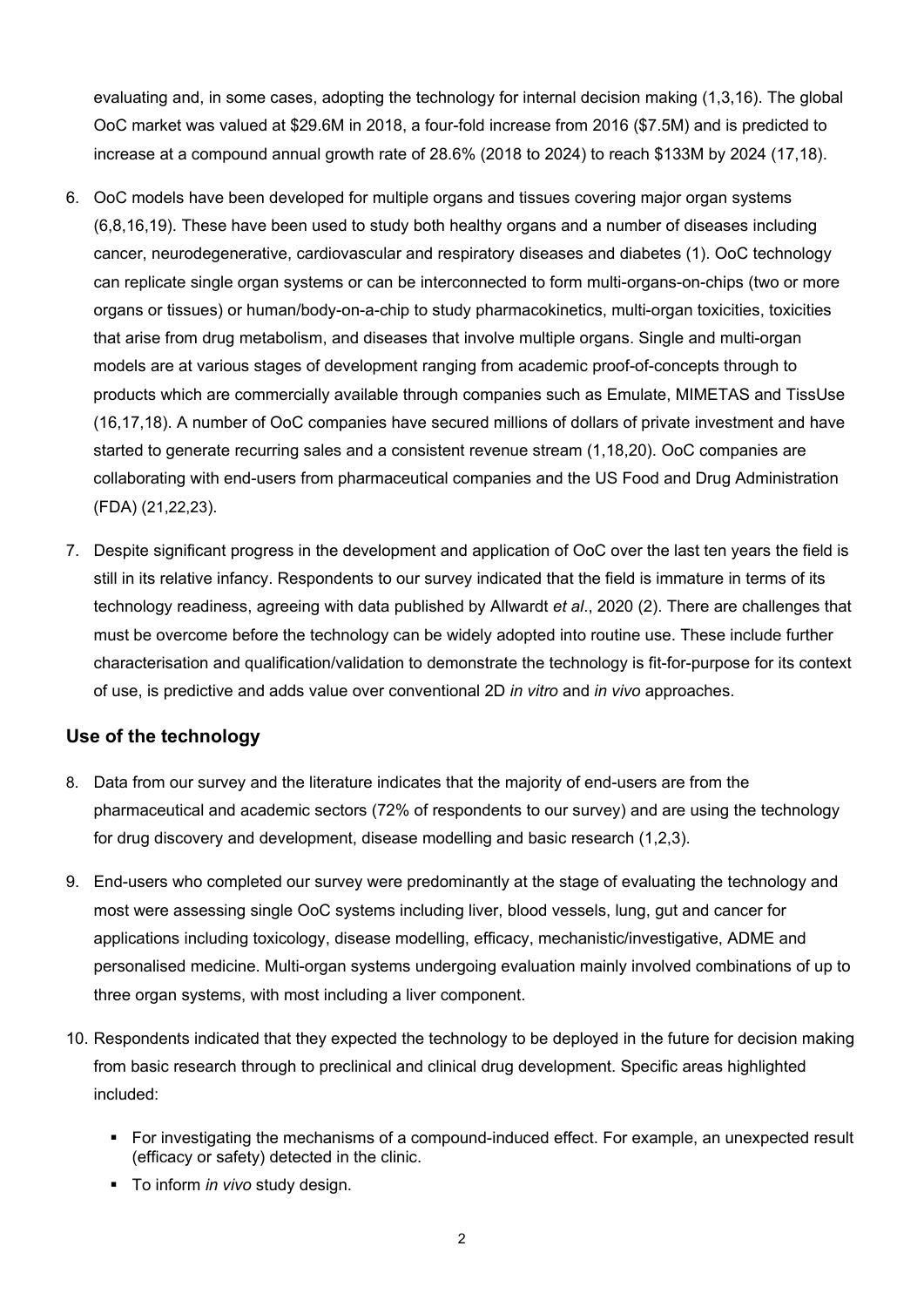- To screen out compounds with undesirable properties early prior to *in vivo* studies.
- To progress molecules to the clinic without using *in vivo* efficacy models.
- For personalised medicine.
- For assessing chemical safety for endocrine disruptors.
- 11. There are a number of a examples from our survey and the literature where OoCs have started to be adopted. In the pharmaceutical sector the technology is being used throughout the drug discovery and development process for internal portfolio decision making, for example, a liver-pancreas model is being applied at the target identification/validation stage in drug discovery, and a bone marrow model is being used for preclinical safety in drug development (3).

#### **3Rs impacts**

- 12. Results from our survey indicate that the technology is starting to deliver some impact on the 3Rs. For example, in one respondent's organisation, the technology has replaced up to 300 animals per year used for basic research. The technology has the potential to significantly impact the 3Rs in the future. Examples of future 3Rs impact from our survey included to replace mice used in immunology studies, and to reduce, replace and refine rodent and non-rodents used in preclinical mechanistic studies. One respondent estimated that the technology has the potential to replace up to 500 rats per year in rodent mechanistic studies within their organisation.
- 13. The technology has significant 3Rs potential, but key opinion leaders in the field have stated that it is unlikely to directly replace the routine use of animals in the near future, particularly for regulatory purposes, and is primarily a complementary approach to *in vivo* studies to build confidence in the technology (1,3). In the short to medium-term this includes to screen out compounds prior to *in vivo* tests, to investigate effects detected in animals and the clinic, and to refine animal experiments by informing dose selection so that animals are not exposed to unnecessarily high doses. There may also be utility for species-specific chips to assess the human relevance of effects detected in animals. The long-term goal is to exploit the technology to directly replace animal studies. This may require a suite of *in vitro* tests together with *in silico* approaches, capable of recapitulating the complexities of whole organs and tissues *in vitro*. Regulatory acceptance of these approaches will be essential in their wider uptake to maximise 3Rs impacts (24).

#### **Opportunities of the technology**

14. The most commonly cited application for OoC technology in the literature and from our survey is in pharmaceutical drug discovery and development. Safety or lack of efficacy are major causes of attrition during drug development due to poorly predictive *in vitro* and animal models (27). Large numbers of animals are used throughout the drug discovery and development pipeline to assess pharmacokinetics, efficacy and safety. There is a need for predictive translatable human relevant models to reduce drug attrition and animal use, save time and costs, thereby improving and accelerating the delivery of safe and efficacious medicines to patients. There has been a shift in pharmaceutical portfolios to modalities beyond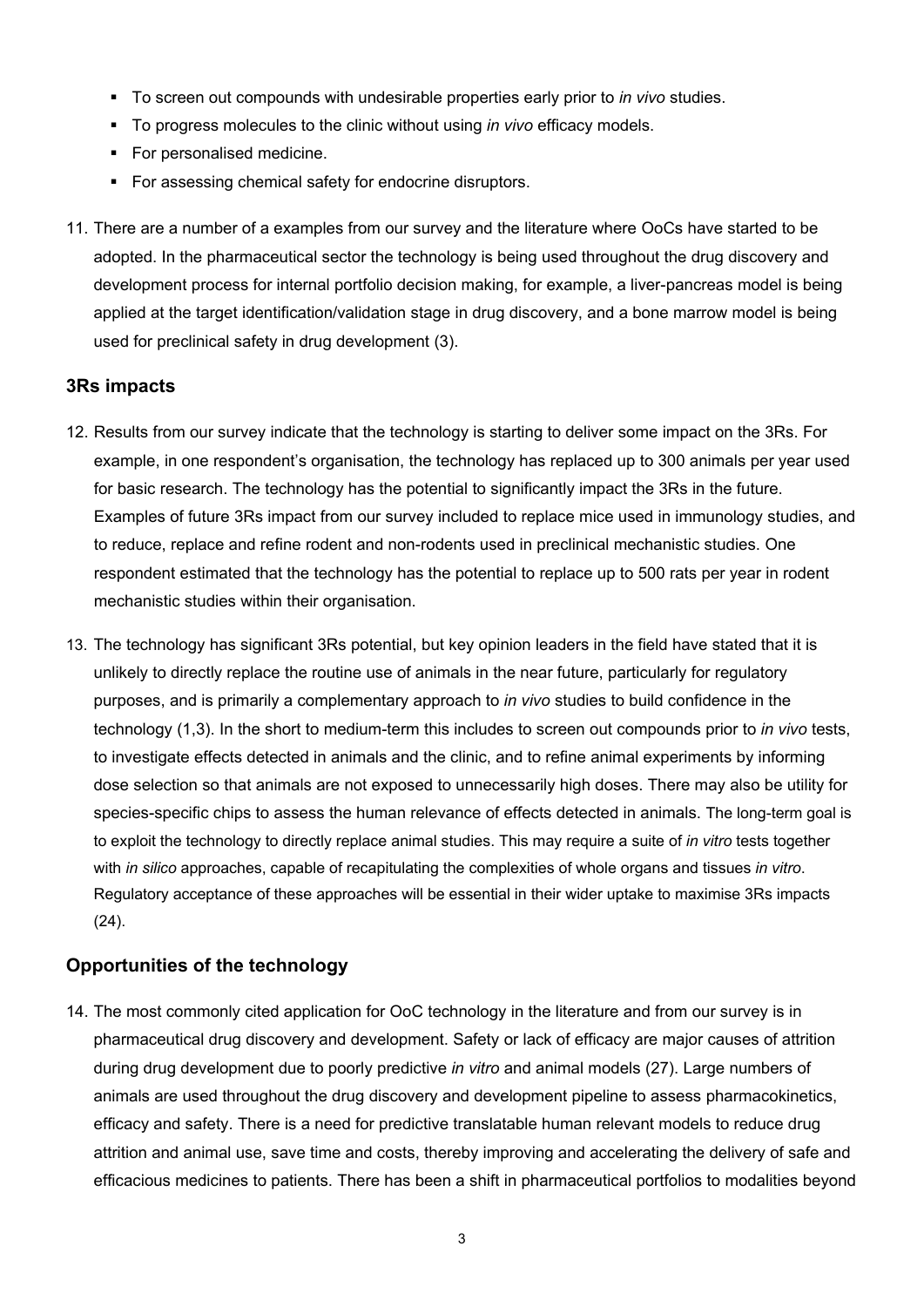small molecules such as monoclonal antibodies where *in vivo* studies are often carried out in non-human primates, and to emerging therapeutic areas such as cell and gene therapies, providing opportunity for the implementation of OoCs where the regulatory landscape for preclinical testing is still evolving.

- 15. Areas of opportunities for OoC technology identified by respondents to our survey align with those reported in the literature (1,3,8,14,25,26,28) and the key areas are outlined below:
	- Personalised medicine represents an unmet need and provides new opportunities to assess patient specific drug safety and efficacy, taking into account important genetic, ethnic and gender differences (25,29). Patient specific primary cells or induced pluripotent stem cells (iPSCs) can be used to populate the chips. The advantage of iPSCs is that multiple organs/tissues can be derived from the same patient. Gene editing techniques (e.g. CRISPR) can be employed to create genetic diseases from cells derived from iPSCs. Better representation of the patient population could help reduce attrition rates of promising drugs. However, there are challenges around accessing patient samples as well as health data. Patient-derived iPSCs or primary cells and organoids from patients with genetic diseases or healthy individuals can be obtained from biobanks (e.g. the European Bank [For Induced Pluripotent Stem Cells](https://ebisc.org/) (EBiSC)), but there are barriers such as logistics, infrastructure and patient consent that need to be overcome.
	- The development of human relevant models for both common and rare diseases and in areas of toxicity for which no adequate animal model exists represent a significant opportunity of OoCs. In 2020 in the UK, the most common areas where animals (particularly mice) were used in scientific procedures for basic and applied research focused on the immune system, the nervous system, cancer and infectious disorders (30). There is interest in OoC models for cancer to model the tumour microenvironment and metastasis, study drug efficacy and provide personalised cancer treatments (1). Cancer was one of the top five OoC models that respondents to our survey were evaluating for disease modelling, efficacy, mechanistic/investigative, personalised medicine and toxicology applications. Many companies have major investment in developing oncology drugs. Animal models are poorly predictive, with drugs that have shown efficacy in animals failing in the clinic. There is a clear need for more predictive models for oncology drug discovery and development, and in basic research. A human relevant model could also add significant value in immunology and this was an area identified by respondents to our survey where OoC technology has the potential to replace mice. For example, for testing molecules targeting immune-related targets and pathways where there are well known differences in the immune system between animals and humans. For toxicology, Mastrangeli *et al*., 2019 highlighted predictive models for gametogenesis and testicular toxicity, an infrequent but severe cause of drug attrition for which no satisfactory preclinical model exists, as a valuable niche market for OoC technology (1).
	- The COVID-19 pandemic has resulted in a significant number of animal models being used to understand disease biology and develop treatments and vaccines. There are opportunities for OoC models of the lung and other key organ systems affected by COVID-19 to be applied to reduce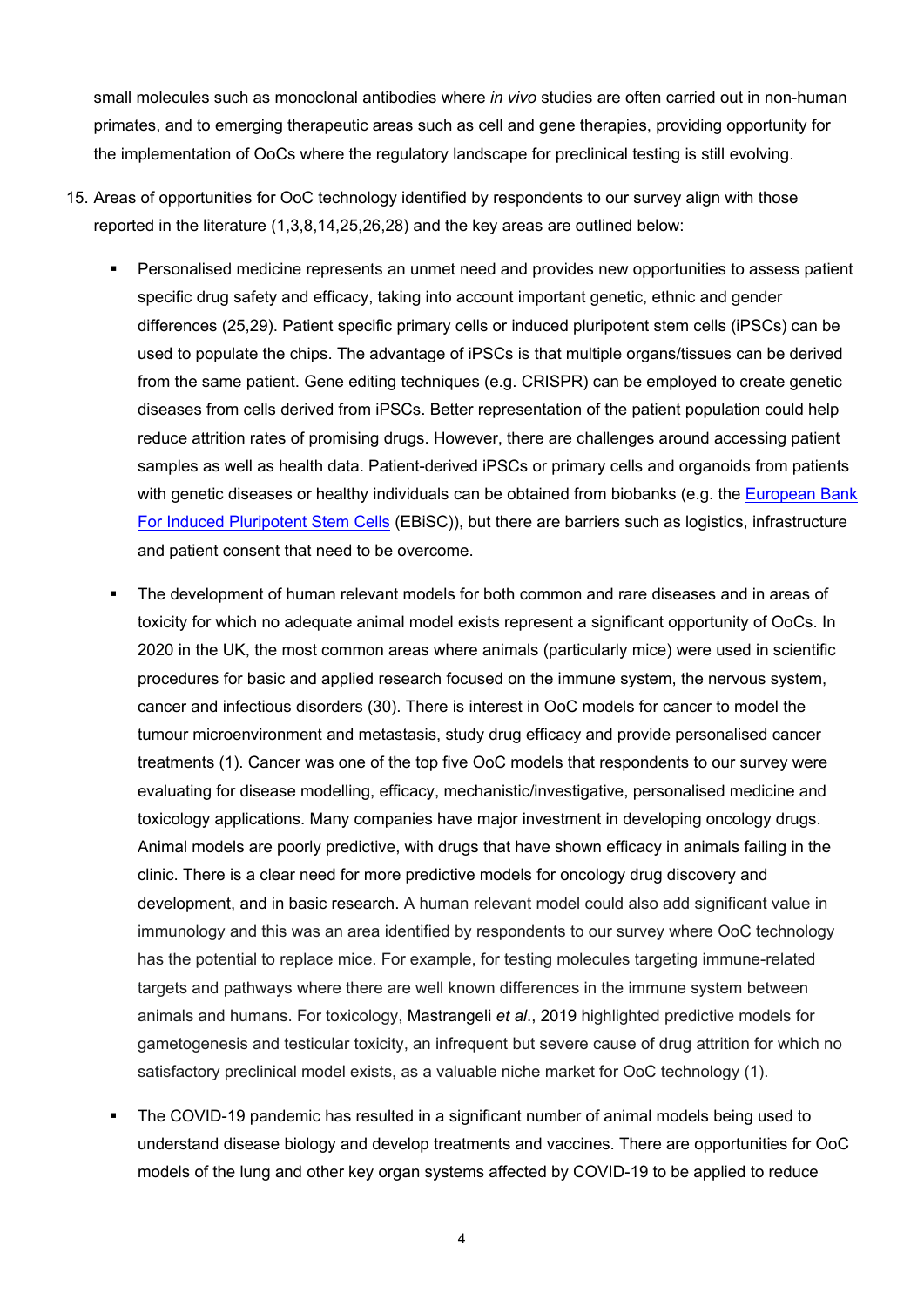reliance on animal models used in COVID-19 studies, as well as for future infectious diseases. The [MPSCoRe working group](https://www.nc3rs.org.uk/supporting-adoption-microphysiological-systems-covid-research) has been established to help coordinate global efforts in this area (31).

- Linking up organ systems provides utility for OoC in a number of areas such as the development of ADME models to better model pharmacokinetic (PK) profiles, and for measuring temporal PK and pharmacodynamic relationships (drug concentration to drug effect) for safety and efficacy. In addition, it also provides opportunities to study diseases involving multiple organs, and in combining efficacy and safety models to allow safety questions requiring specific disease states to be investigated.
- There is a need for automation, as well as the integration of online sensors to enable readouts in real time, and the use of computational modelling, artificial intelligence (AI) and machine learning (ML) to help mine the large datasets that are generated in these models, to enable the technology to be routinely used within an industrial setting (3,32). For example, AI/ML could be applied to imaging analysis of data generated in cancer-on-a-chip models (33).
- There is utility for species-specific chips to assess the human relevance of effects detected in animals and help build up confidence in the translatability of the chips. Jang *et al*., 2019 highlighted the value of species-specific liver chips as a tool for assessing the human relevance of druginduced liver toxicities seen in animals (34).
- Beyond pharma, the technology is being explored by other sectors (e.g. chemical and cosmetic industries) for toxicological hazard identification and risk assessment. Opportunities highlighted by respondents to our survey included for environmental chemical mixtures toxicity assessment, repeat dose and long-term exposure studies for chemicals and cosmetics and for assessing chemical safety for endocrine disruptors.

# **Barriers to adoption of the technology**

- 16. Challenges remain that must be overcome before OoC technology can be widely adopted. The most significant barriers to adoption identified from our survey listed in rank order included:
	- Cost.
	- **Lack of core components (e.g. endocrine and immune) in current systems.**
	- Data generated is not accepted by regulators.
	- Limited qualification/validation to demonstrate that the technology is fit-for-purpose.
- 17. Respondents were asked to provide any other significant barriers to adoption, which included the need for standardisation and access to funding. Respondents were provided with a list of criteria and asked to rate them in terms of their importance in facilitating the adoption of the technology, from not important to very important. The top five criteria considered to be very important in facilitating adoption of the technology listed in rank order were:
	- Robust characterisation and qualification/validation to demonstrate the technology is fit-for-purpose.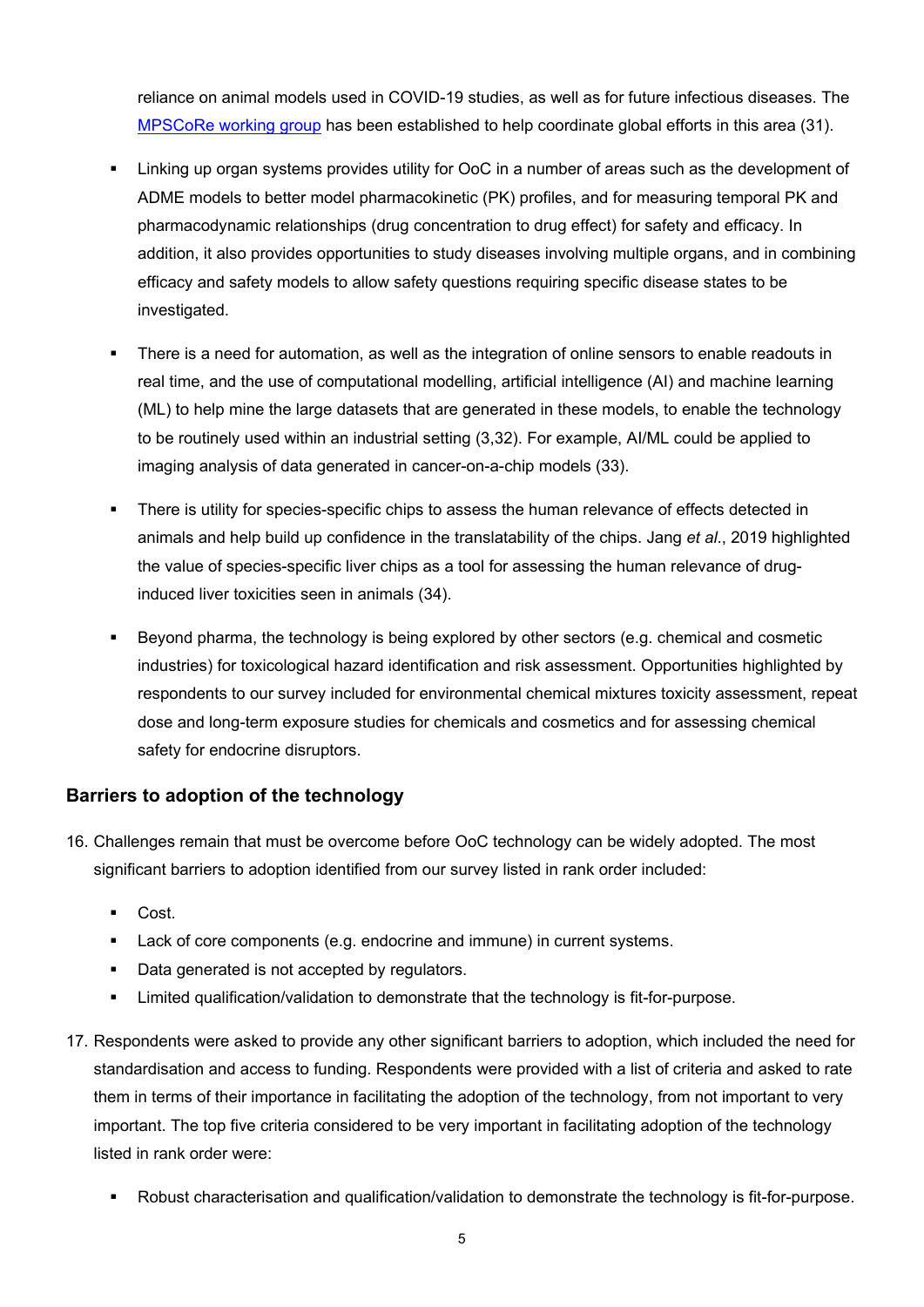- Publication of case studies to demonstrate utility and added value over conventional models.
- Regulatory acceptance.
- Establishment of a global network to share the latest developments, knowledge and experience.
- Establishment of independent testing centres to evaluate and validate the technology.
- 18. Further details on the challenges identified from our survey and literature (1,2,3,8,28), as well as how the community is working towards overcoming these to facilitate adoption are highlighted below.
- 19. The technologies need to be fully characterised and qualified/validated, but not necessarily in the sense of formal validation to replace animal models for regulatory purposes, but rather in generating scientific evidence to demonstrate that a particular technology is fit-for-purpose in addressing a specific question, and to show robustness and reproducibility. Standardisation is critical to support the characterisation and qualification/validation of the technology to accelerate uptake, especially if the technology is to be used for regulatory decision making in the future. A number of consortia have published roadmaps, with standardisation being a key building block to adoption (1,2,3). The Joint Research Centre of the European Commission (JRC) and the European Standarisation Organisations CEN and CENELEC held a ['Putting](https://www.cencenelec.eu/news/events/Pages/EV-2021-20.aspx)  [Science into Standards Workshop'](https://www.cencenelec.eu/news/events/Pages/EV-2021-20.aspx) focusing on OoC technologies in April 2021, providing the opportunity to bring together stakeholders in the field to share their views on future developments and stakeholder requirements, and provide recommendations to CEN-CENELEC on next steps. The [Innovation and](https://www.iqmps.org/)  [Quality consortium MPS affiliate](https://www.iqmps.org/) has published a series of papers outlining the pharmaceutical industry perspectives and considerations for developing, evaluating and characterising MPS models to support drug discovery and development (35), and GSK has published recommended guidelines for developing, qualifying and implementing complex *in vitro* models, including OoC, for drug discovery (26). The NIH has funded the establishment of two Tissue Chip Testing Centres to independently test and validate the OoC technology developed through its Tissue Chip for Drug Screening programme.
- 20. Regulatory acceptance of data generated in these models is often seen as a barrier to developing and adopting OoC technologies. However, regulators are actively engaged in programmes to understand how the technology can be used for regulatory decision making. The FDA has been involved in the NIH and DARPA programmes from the start and is evaluating commercially available platforms in-house (22). The European Medicines Agency held a [workshop](https://www.ema.europa.eu/en/events/first-ema-workshop-non-animal-approaches-support-medicinal-product-development-challenges) in 2017 to look at the challenges and opportunities for use of MPS.
- 21. There are many programmes and initiatives and a more joined-up approach globally is required to avoid duplication of effort in the field and to share experiences and impacts. One of the recommendations from a workshop sponsored by the Centre for Alternatives to Animal Testing held in June 2019 was the formation of an international MPS society (3). A series of conferences have been organised [\(the world](https://mpsworldsummit.com/)  [summit on microphysiological systems\)](https://mpsworldsummit.com/) to bring together the OoC community to build a roadmap for the technology and a global network. The first meeting was held in June 2021 and the plan is to establish an international society to facilitate stakeholder communication and promote international standardisation and harmonisation of the technology.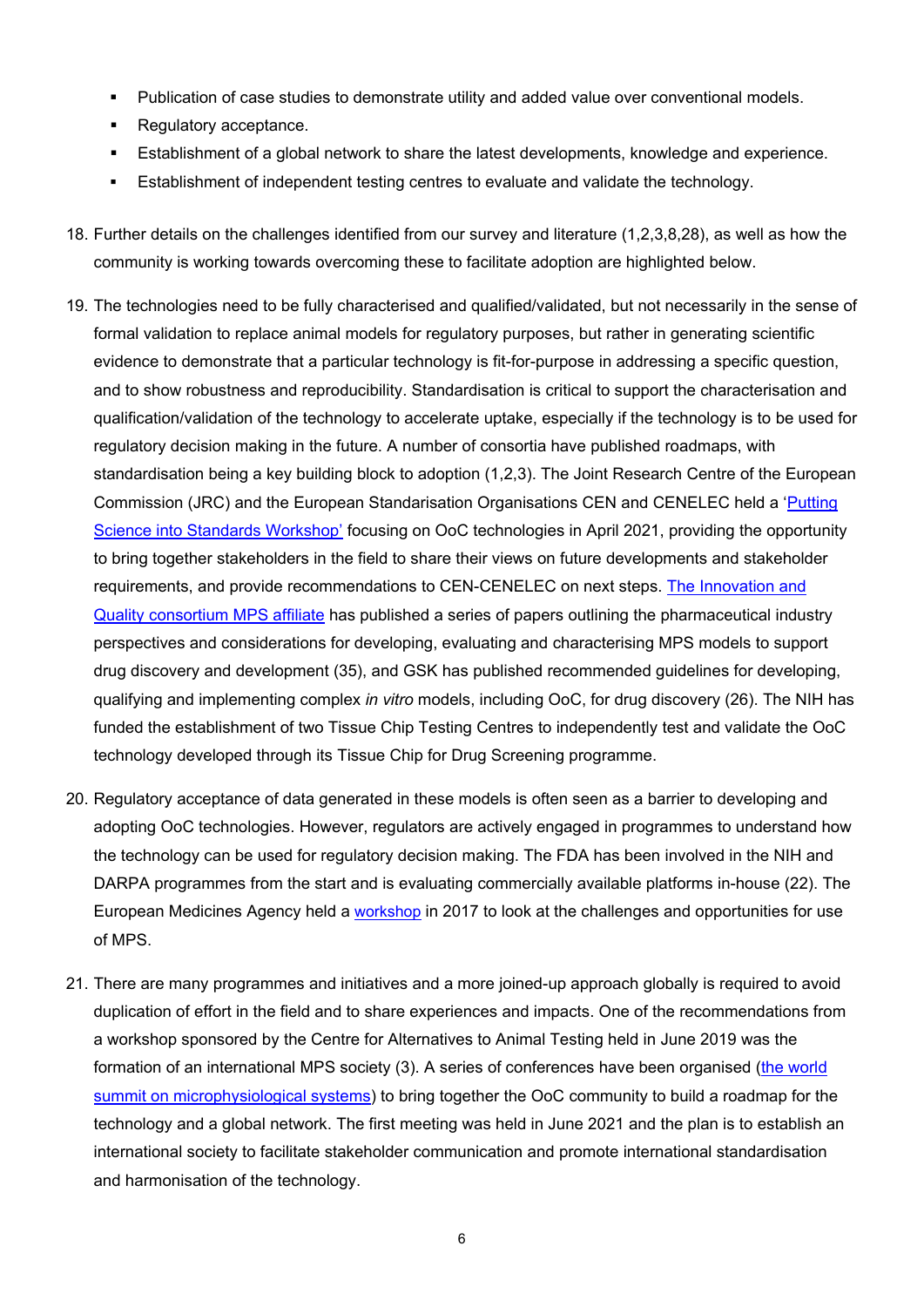- 22. Current OoC models do not recapitulate the full structural and functional complexities of organs and tissues *in vivo* and lack core components (e.g. immune and endocrine). Models are often only composed of a few cell types or able to measure one functionality. One example is models of the kidney which are composed of proximal tubule cells and endothelial cells. However, the full level of complexity may not always be required and brings with it its own challenges such as being over-complicated, labour intensive, expensive and it may be difficult to interpret the large amounts of data generated.
- 23. The cell source used remains a challenge and is critical in producing robust and reproducible models. While primary cells are phenotypically mature, they are difficult to obtain, limited in quantity, dedifferentiate over time and not all cell types can be obtained from the same donor. Cell lines are available in large quantities, are cheap and easy to use, but often lack key structural and functional properties. Fluid flow has been shown to improve the function of primary cells and cell lines cultured in OoCs compared to static cultures (36,37). Patient specific iPSCs provide an unlimited supply of cells and can be used to generate cell types from the same genetic background. However, iPSC-derived cells are often immature in their phenotype and there is a need to develop conditions to mature the cells as well as robust differentiation protocols. Organoids formed from tissue-derived stem cells consisting of mature cell types of an organ are another potential cell source.
- 24. The models must demonstrate added value over conventional approaches (e.g. 2D *in vitro* and *in vivo*  models) such as improved predictivity. Publication of case studies highlighting how and where these models can add value are needed as there are few examples specifically addressing this in the literature. An important example of this is a vessel-on-a-chip model that recapitulated the thrombotic behaviour of a monoclonal antibody therapeutic which caused deaths in patients in Phase 1 clinical trials due to pulmonary embolisms (38). This toxicity had not been observed in preclinical animal models.
- 25. The cost associated with the models as well as changing infrastructure and practices is seen as a major barrier, although costs are expected to decrease as the technology becomes more widely used. Current systems are often complicated to set up and use, and the technology needs to be scaleable and easy to use within an industrial setting. There is a need for automation and integration of online sensors for real time non-invasive readouts, and AI and ML to mine the large datasets generated in these models and efforts are starting to address this. Online sensors for real-time readouts are being integrated into OoC models such as TransEpithelial/Endothelial Electrical Resistance sensors for measuring barrier integrity and multielectrode array electrodes for measuring electrical activity (32). TissUse has developed the HUMIMC AutoLab that allows the automation of 24 multi-organ chips in parallel.
- 26. Scaling-up and manufacturing of OoCs to meet end-user demand is a challenge. Polydimethylsiloxane (PDMS) is frequently used to fabricate OoC technology. However, PDMS is not suitable for large scale production as well as readily binds drugs reducing bioavailability (39). There is a need to move away from PDMS which is starting to be addressed with OoC companies exploring other substrates such as glass and polyurethane and partnering with manufacturing companies to scale-up production (e.g. Emulate and mini-fab). Additional challenges include the issues of scaling ratios of organ sizes and cell-to-liquid ratios,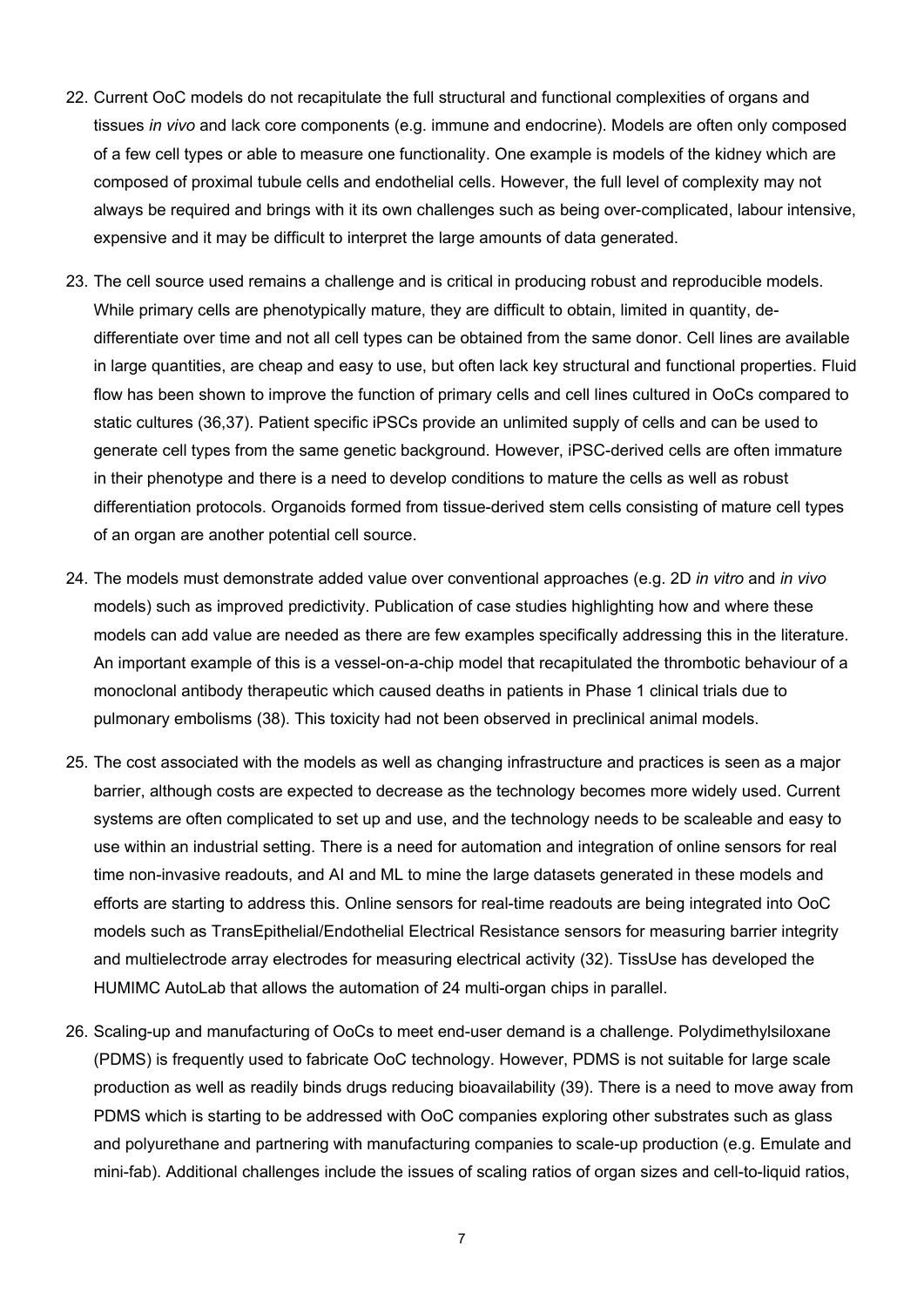bubbles in the system, flow rate differences between organs and tissues, and the need for a common cell culture media that can support all cell types (2).

#### **Summary**

27. OoC technology is a rapidly growing field, with significant funding and partnerships established over the last ten years leading to the development of models for multiple organs and tissues. Some of these models are now being commercialised by OoC companies who are partnering with end-users, primarily from the pharmaceutical industry, to assess whether the technology is fit-for-purpose. Most end-users are currently evaluating the technology, but there are a few examples from our survey and the literature where the technology has been adopted and is being used for internal decision making. The technology has started to have some impact on animal use and has the potential to significantly reduce reliance on animal models in the future. However, the field is still in its relative infancy and there are challenges that must be overcome before the technology is widely adopted into routine use, with further work needed to fully characterise and qualify/validate the models to build up confidence in their utility. Communication between all stakeholders (including academia, developers, industry and regulators) is essential for early engagement with end-users to clarify their needs, for establishing clear criteria for characterising and qualifying/validating the models so they are fit-for-purpose, robust and reproducible, and for publication of case studies to highlight where the technology adds value and how it is being used in a real-world setting. Below, we set out our recommendations for how we will support the development and wider adoption of OoC technology to maximise their 3Rs potential.

#### **Recommendations**

- 28. Funding and partnerships remain critical in supporting the development and application of OoC technology. Given its potential to reduce reliance on animal models, we will continue to support the development and uptake of OoC technology across our [research](https://www.nc3rs.org.uk/our-funding-schemes) and [innovation](https://www.nc3rs.org.uk/crackit/crack-it-challenges) funding schemes and through the [technology partnering](https://www.nc3rs.org.uk/crackit/technology-partnering) platform konfer.
- 29. We will place greater emphasis on characterisation and qualification/validation to demonstrate the technology is fit-for-purpose, robust and reproducible, building capacity to enable wider uptake by endusers. We will continue to support these efforts, for example, through our Skills and Knowledge Transfer and Business Growth funding schemes. We will develop guidance for applicants applying to our funding schemes so that clear criteria for characterisation and qualification/validation is built into project plans.
- 30. We will publish case studies to highlight where the technology adds value and is being used to deliver 3Rs impacts. We will also run a technology showcase to support the uptake of OoCs which are ready for adoption with end-users and focus on engagement with regulators.
- 31. We are developing guidelines for improved experimental design and reporting of *in vitro* experiments to optimise the reproducibility of these studies to support their wider uptake to replace animal studies. Given that complex *in vitro* models, including OoC technologies are increasingly being used, we plan to include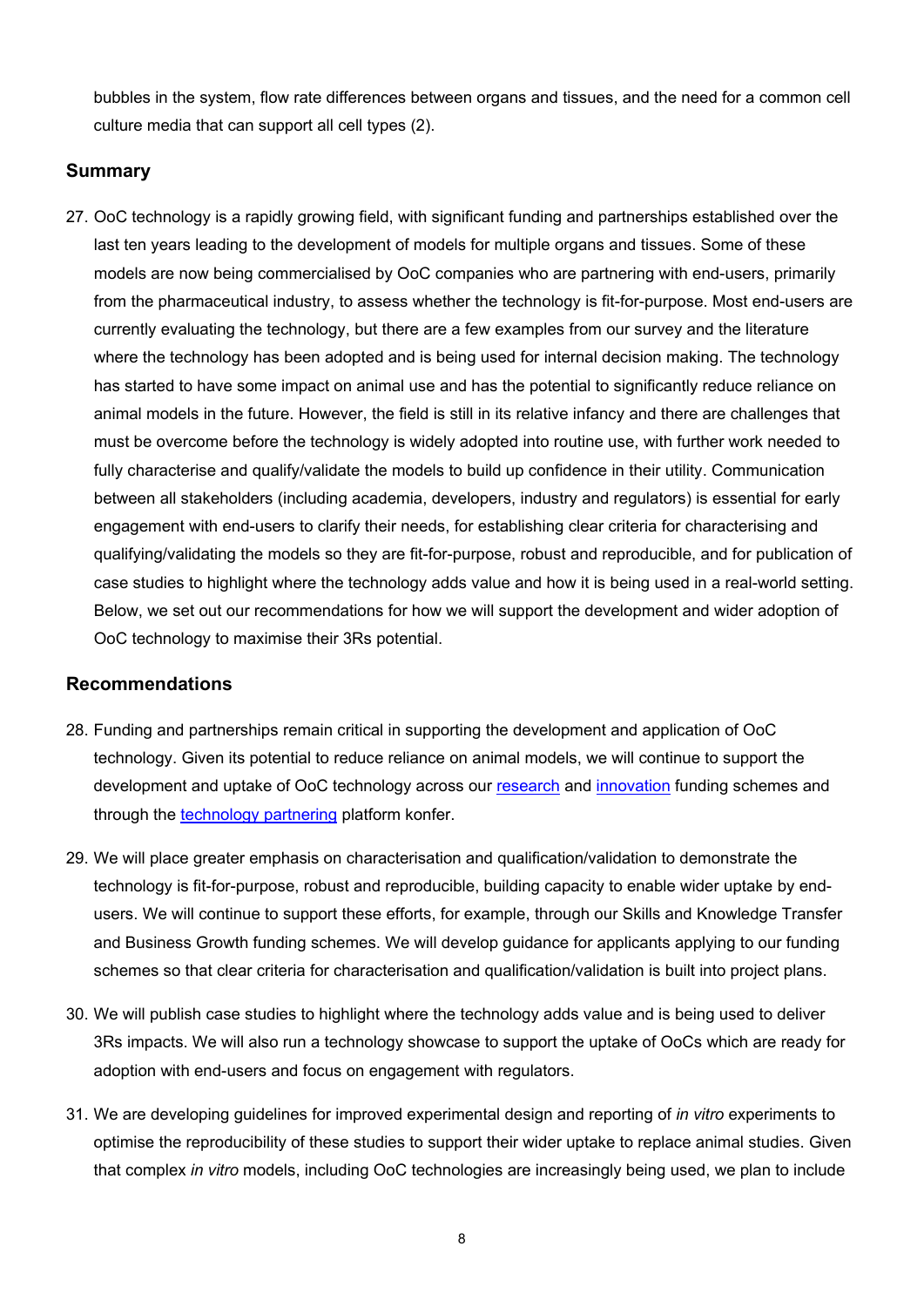these models within the scope of the guidelines to support the design and reporting of *in vitro* experiments involving these models from the outset.

#### **References**

- 1. Mastrangeli M, Millet S, Braeken D, *et al.* (2019). Organ-on-Chip In Development: Towards a European roadmap for Organ-on-Chip. *ALTEX - Alternatives to animal experimentation* 36(4): 650-668. [doi:](https://www.altex.org/index.php/altex/article/view/1339)  [10.14573/altex.1908271](https://www.altex.org/index.php/altex/article/view/1339)
- 2. Allwardt V, Ainscough A, Viswanathan P, *et al*. (2020). Translational Roadmap for the Organs-on-a-Chip Industry toward Broad Adopton. *Bioengineering* 7(3): 112. [doi:10.3390/bioengineering7030112](https://doi.org/10.3390/bioengineering7030112)
- 3. Marx U, Akabane T, Anderson TB, *et al*., (2020). Biology-inspired microphysiological system to advance medicines for patient benefit and animal welfare*. ALTEX - Alternatives to animal experimentation*. 37(3): 365-394. [doi: 10.14573/altex.2001241](https://www.altex.org/index.php/altex/article/view/1526)
- 4. [EURL ECVAM Survey 2021](https://publications.jrc.ec.europa.eu/repository/bitstream/JRC122394/civm_survey_report_pdf_online.pdf)
- 5. Ewart L, Fabre K, Chakilam A, *et al.* (2017). Navigating tissue chips from development to dissemination: A pharmaceutical industry perspective. *Experimental Biology and Medicine* 242(16): 1579-1585. [doi:](https://journals.sagepub.com/doi/10.1177/1535370217715441)  [10.1177/1535370217715441](https://journals.sagepub.com/doi/10.1177/1535370217715441)
- 6. Ronaldson-Bouchard K and Vunjak-Novakovic G (2018). Organs-on-a-Chip: A Fast Track for Engineered Human Tissues in Drug Development. *Cell Stem Cell* 22(3): 310-324. [doi: 10.1016/j.stem.2018.02.011](https://www.cell.com/cell-stem-cell/fulltext/S1934-5909(18)30073-0?_returnURL=https%3A%2F%2Flinkinghub.elsevier.com%2Fretrieve%2Fpii%2FS1934590918300730%3Fshowall%3Dtrue)
- 7. Franzen N, van Harten WH, Retèl VP *et al.* (2019). Impact of organ-on-a-chip technology on pharmaceutical R&D costs. *Drug Discovery Today* 24(9): 1720-1724. [doi:10.1016/j.drudis.2019.06.003](https://doi.org/10.1016/j.drudis.2019.06.003)
- 8. Marx U, Andersson TB, Bahinski A, *et al.* (2016). Biology-inspired Microphysiological System Approaches to Solve the Prediction Dilemma of Substance Testing. *ALTEX- Alternatives to animal experimentation*  33(3): 272-321. [doi:10.14573/altex.1603161](https://www.altex.org/index.php/altex/article/view/157)
- 9. Edington CD, Chen WLK, Geishecker E, *et al.* (2018). Interconnected Microphysiological Systems for Quantitative Biology and Pharmacology Studies. *Scientific Reports* 8:4530. doi: [10.1038/s41598-018-](https://www.nature.com/articles/s41598-018-22749-0) [22749-0](https://www.nature.com/articles/s41598-018-22749-0)
- 10. Herland A, Maoz BM, Das D, *et al.* (2020). Quantitative prediction of human pharmacokinetic responses to drugs via fluidically coupled vascularized organ chips. *Nature Biomedical Engineering.* [doi:](https://www.nature.com/articles/s41551-019-0498-9)  [10.1038/s41551-019-0498-9](https://www.nature.com/articles/s41551-019-0498-9)
- 11. Low LA and Tagle DA (2017). Organs-on-chips: Progress, challenges, and future directions. *Experimental Biology and Medicine* 242(16): 1573-1578. [doi: 10.1177/1535370217700523](https://journals.sagepub.com/doi/10.1177/1535370217700523)
- 12. Low LA and Tagle DA (2017). Microphysiological Systems ("Organs-on-Chips") for Drug Efficacy and Toxicity Testing. *Clinical and Translational Science* 10(4): 237-239. [doi:10.1111/cts.12444](https://ascpt.onlinelibrary.wiley.com/doi/full/10.1111/cts.12444)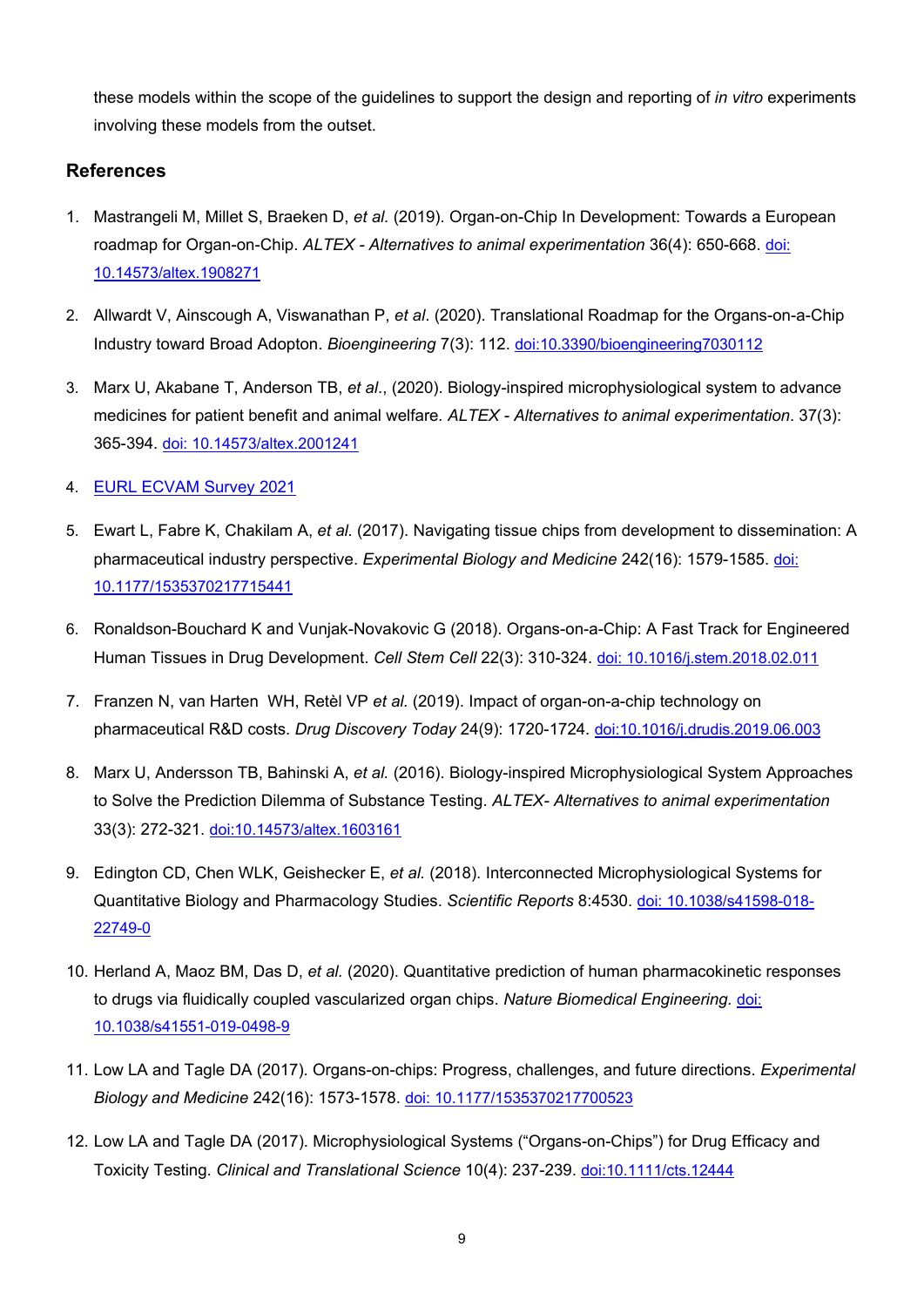- 13. Low LA and Tagle DA (2017). Tissue Chips innovative tools for drug development and disease modelling. *Lab Chip* 17(18):3026-3036. [doi:10.1039/c7lc00462a](https://pubs.rsc.org/en/content/articlelanding/2017/lc/c7lc00462a#!divAbstract)
- 14. Mastrangeli M, Millet S, Mummery C, *et al.* (2019). Building blocks for a European Organ-on-Chip roadmap. *ALTEX- Alternatives to animal experimentation* 36(3):481-492. [doi: 10.14573/altex.1905221.](https://www.altex.org/index.php/altex/article/view/1289)
- 15. Tagle DA (2019). The NIH microphysiological systems program: developing in vitro tools for safety and efficacy in drug development. *Current Opinion in Pharmacology* 48:146-154. [doi:](https://www.sciencedirect.com/science/article/pii/S147148921930058X?via%3Dihub)  [10.1016/j.coph.2019.09.007](https://www.sciencedirect.com/science/article/pii/S147148921930058X?via%3Dihub)
- 16. Zhang B and Radisic M (2017). Organ-on-a-chip devices advance to market. *Lab Chip* 17: 2395- 2420. [doi: 10.1039/c6lc01554a](https://pubs.rsc.org/en/content/articlelanding/2017/LC/C6LC01554A#!divAbstract)
- 17. [Yole Développement](http://www.yole.fr/OrgansOnChips_Market.aspx#.YRz_cHySlnI) organ-on-chips market and technology report 2017
- 18. [Yole Développement organ-on-chips market and technology report 2019](https://www.i-micronews.com/products/organs-on-chips-market-and-technology-landscape-2019/)
- 19. Wu Q, Liu J, Wang X, *et al.* (2020). Organ‑on‑a‑chip: recent breakthroughs and future prospects. *BioMedical Engineering OnLine* 19: 9. doi: [10.1186/s12938-020-0752-0](https://biomedical-engineering-online.biomedcentral.com/articles/10.1186/s12938-020-0752-0)
- 20. [Crunchbase](http://www.crunchbase.com/)
- 21. Bauer S, Wennberg Huldt C, Kanebratt KP *et al.,* (2017). Functional coupling of human pancreatic islets and liver spheroids on-a-chip: Towards a novel human ex vivo type 2 diabetes model. *Scientific Reports.* 7(1): 14620. doi: [10.1038/s41598-017-14815-w](https://dx.doi.org/10.1038%2Fs41598-017-14815-w)
- 22. Rubiano A, Indapurkar A, Yokosawa R *et al.* 2020. Characterizing the Reproducibility in Using a Liver Microphysiological System for Assaying Drug Toxicity, Metabolism and Accumulation. *Clinical and Translational Science*. Online ahead of print.<https://doi.org/10.1111/cts.12969>
- 23. Sieber S, Winter A, Wachsmuth J *et al.,* (2018). Bone marrow-on-a-chip: Emulating the human bone marrow. *BioRxiv*. doi: [https://doi.org/10.1101/469528.](doi:%C2%A0https://doi.org/10.1101/469528)
- 24. Heringa MB, Park MVDZ, Kienhuis AS, *et al.* (2020). The value of organs-on-chip for regulatory safety assessment. *ALTEX - Alternatives to animal experimentation* 37(2) 208-222*.* [doi:10.14573/altex.1910111](https://www.altex.org/index.php/altex/article/view/1441)
- 25. Van den Berg A, Mummery C, Passier R, *et al.* (2019). Personalised organs-on-chips: functional testing for precision medicine. *Lab Chip* 19: 198-205. [doi: 10.1039/c8lc00827b](https://pubs.rsc.org/en/content/articlelanding/2019/lc/c8lc00827b#!divAbstract)
- 26. Ekert JE, Deakyne J, Pribul-Allen P, *et al*. (2020). Recommended Guidelines for Developing, Qualifying and Implementing Complex In Vitro Models (CIVMs) for Drug Discovery. *SLAS Discovery* 25(10): 1174- 1190. [doi: 10.1177/247255522093332](https://journals.sagepub.com/doi/10.1177/2472555220923332?url_ver=Z39.88-2003&rfr_id=ori:rid:crossref.org&rfr_dat=cr_pub%20%200pubmed)
- 27. Seyhan AA. (2019). Lost in translation: the valley of death across preclinical and clinical divide identification of problems and overcoming obstacles. *Translational Medicine Communications* 4, 18. [doi:](https://doi.org/10.1186/s41231-019-0050-7)  [10.1186/s41231-019-0050-7.](https://doi.org/10.1186/s41231-019-0050-7)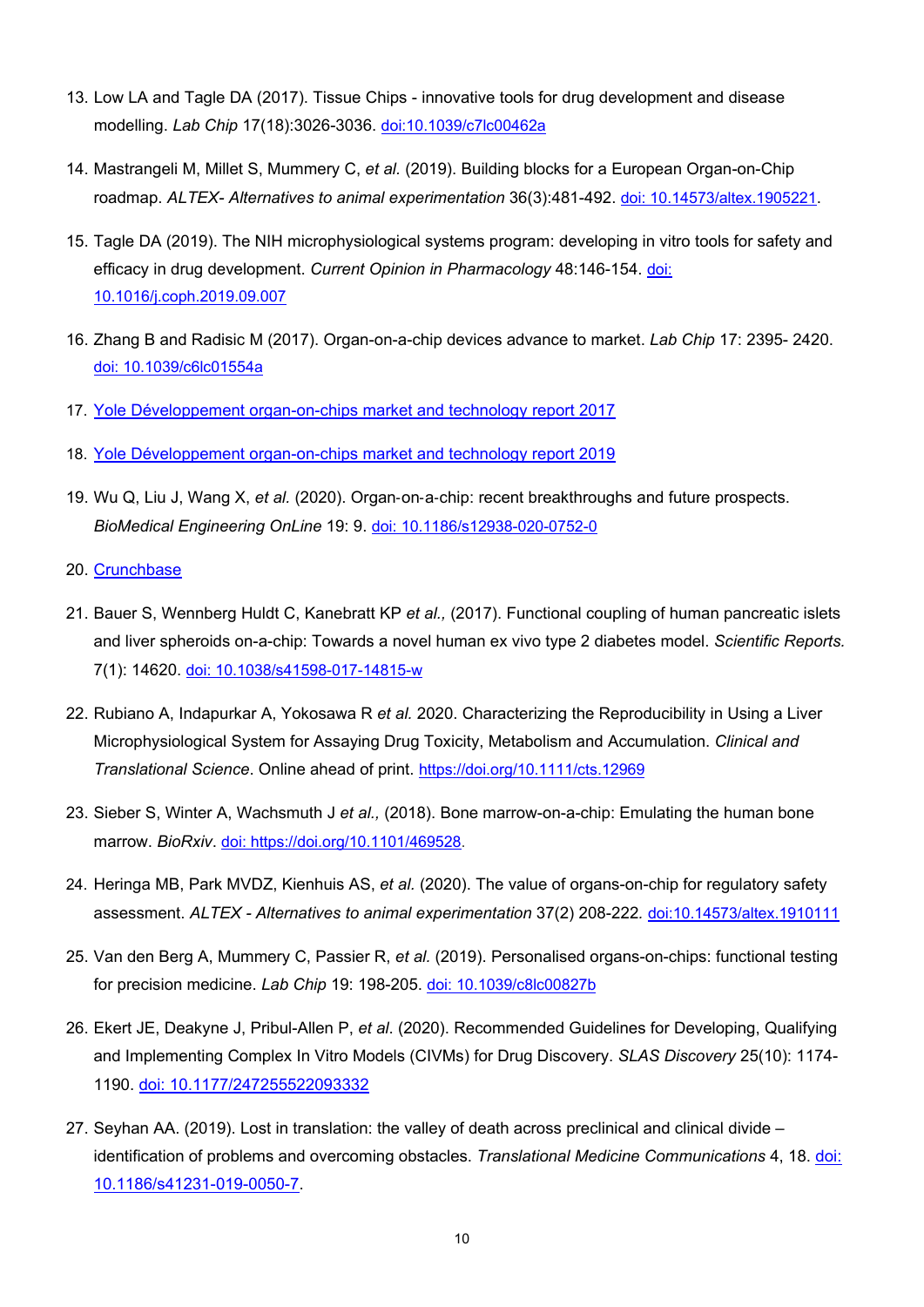- 28. Low LA, Mummery C, Berridge BR, *et al*. (2021). Organs-on-chips: into the next decade. *Nature Reviews. Drug Discovery.* 20(5): 345-361. doi: [10.1038/s41573-020-0079-3](https://www.nature.com/articles/s41573-020-0079-3)
- 29. Jodat YA, Kang MG, Kiaee K (2018). Human-Derived Organ-on-a-Chip for Personalized Drug Development. *Current Pharmaceutical Design* 24(45): 5471-5486. [doi:10.2174/1381612825666190308150055](http://www.eurekaselect.com/170582/article)
- 30. Home Office Annual Statistics [of Scientific Procedures on Living Animals Great Britain](https://assets.publishing.service.gov.uk/government/uploads/system/uploads/attachment_data/file/1002895/annual-statistics-scientific-procedures-living-animals-2020.pdf) 2020
- 31. Kleinstreuer N and Holmes A (2021). Harnessing the power of microphysiological systems for COVID-19 research. *Drug Discov Today*. Jul 28;S1359-6446(21)00330-5. Epub ahead of print. [doi:](https://www.sciencedirect.com/science/article/pii/S1359644621003305)  [10.1016/j.drudis.2021.06.020](https://www.sciencedirect.com/science/article/pii/S1359644621003305)
- 32. Kratz SRA, Höll G, Schuller P, *et al.* (2019). Latest Trends in Biosensing for Microphysiological Organson-a-Chip and Body-on-a-Chip Systems. *Biosensors* 9(3): 110. [doi:10.3390/bios9030110](https://www.mdpi.com/2079-6374/9/3/110)
- 33. Fetah KL, DiPardo BJ, Kongadzem E-M, *et al*. (2019). Cancer Modeling-on-a-Chip with Future Artificial Intelligence Integration. *Small* 15(50): 1901985. [doi:10.1002/smll.201901985](https://doi.org/10.1002/smll.201901985)
- 34. Jang KJ, Otieno MA, Ronxhi J, *et al.* (2019). Reproducing human and cross-species drug toxicities using a Liver-Chip. *Science Translational Medicine* 11(517): eaax5516. doi: [10.1126/scitranslmed.aax5516](https://stm.sciencemag.org/content/11/517/eaax5516)
- 35. Fabre K, Berridge B, Proctor WR *et al*. (2020). Introduction to a Manuscript Series on the Characterization and Use of Microphysiological Systems (MPS) in Pharmaceutical Safety and ADME Applications. *Lab on a chip* (20)6: 1049-1057. [doi: 10.1039/c9lc01168d](https://pubs.rsc.org/en/content/articlelanding/2020/LC/C9LC01168D)
- 36. Kim HJ and Ingber DE (2013). Gut-on-a-Chip microenvironment induces intestinal cells to undergo villus differentiation. *Integr Biol* 5(9): 1130-1140. [doi: 10.1039/c3ib40126j](https://academic.oup.com/ib/article-abstract/5/9/1130/5204272?redirectedFrom=fulltext)
- 37. Jang KJ, Mehr AP, Hamilton GA *et al*. (2013). Human kidney proximal tubule-on-a-chip for drug transport and nephrotoxicity assessment. *Integr Biol* 5(9): 1119-1129. [doi: 10.1039/c3ib40049b](https://academic.oup.com/ib/article-abstract/5/9/1119/5204261?redirectedFrom=fulltext)
- 38. Barrile R, van der Meer A, Park H, *et al.* (2018). Organ-on-Chip Recapitulates Thrombosis Induced by an anti-CD154 Monoclonal Antibody: Translational Potential of Advanced Microengineered Systems. *Clinical Pharamcology and Therapeutics* 104(6): 1240-1248. [doi: 10.1002/cpt.1054](https://pubmed.ncbi.nlm.nih.gov/29484632-organ-on-chip-recapitulates-thrombosis-induced-by-an-anti-cd154-monoclonal-antibody-translational-potential-of-advanced-microengineered-systems/)
- 39. Radisic M and Loskill P (2021). Beyond PDMS and Membranes: New Materials for Organ-on-a-Chip Devices. *ACS Biomaterials & Engineering* 7(7): 2861-2863. [doi: 10.1021/acsbiomaterials.1c00831](https://pubs.acs.org/doi/abs/10.1021/acsbiomaterials.1c00831)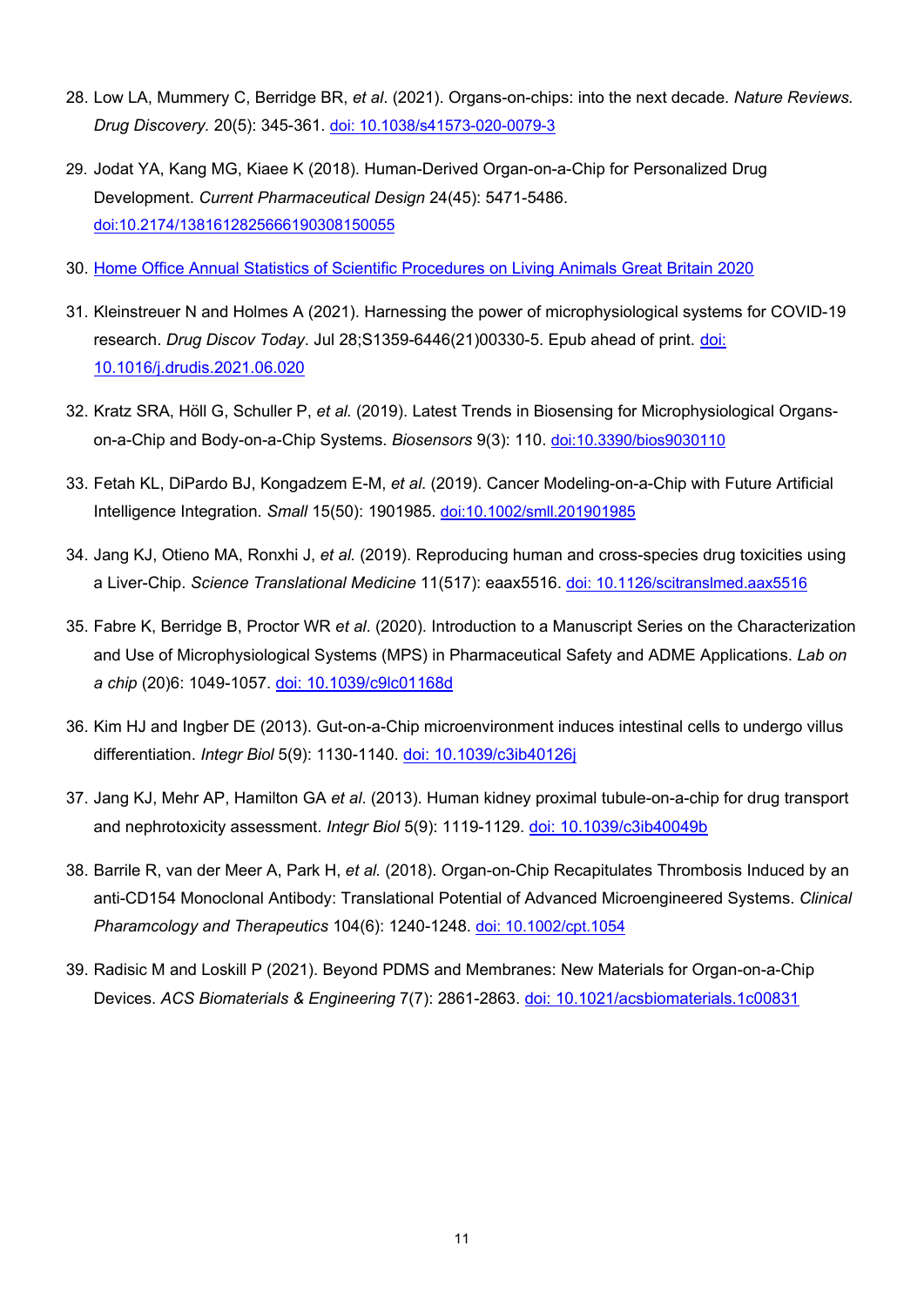# <span id="page-12-0"></span>**Annex 1. NC3Rs organ-on-a-chip survey results**

# **Introduction**

- 32. Organ-on-a-chip (OoC) technologies, also known as microphysiological systems or tissue chips, are microfluidic cell culture devices that can recapitulate the structure, function and (patho)physiology of human tissues and organs *in vitro,* and are promising tools to reduce the reliance on animal models in basic and applied research.
- 33. To provide insight into the current landscape and how the technology is being used across sectors, as well as 3Rs impacts, and barriers and opportunities to adoption, a survey was conducted targeted to endusers.

# **Methods**

34. The survey was constructed using the SurveyMonkey platform and was granted ethical approval by the Social Sciences Research Ethical Review Board of the Royal Veterinary College (URN SR2020-0203). A link to the survey and explanatory text was disseminated to current, future and past users of the technology from across the life science sector through individually targeting stakeholders active in the field, through relevant partner networks (e.g. the UK Organ-on-a-Chip Technologies Network, the European organ-on-a-chip Society, the Medicines Discovery Catapult, the IQ Microphysiological Systems Affiliate) and via the NC3Rs monthly newsletter and social media platforms (Twitter and LinkedIn). Responses to the survey were collected during July and August 2020. The survey was split into different sections and questions depending on the respondent's use of the technology (currently, considering and not currently using).

# **Results**

# **Responses and demographic information**

35. There were 53 responses to the survey from respondents in 11 countries, with the majority based in the United Kingdom and Europe (Figure 1A). Respondents mainly worked in the academic and pharmaceutical sectors (Figure 1B). The breakdown of respondents according to the position held within their organisation can be found in Figure 1C.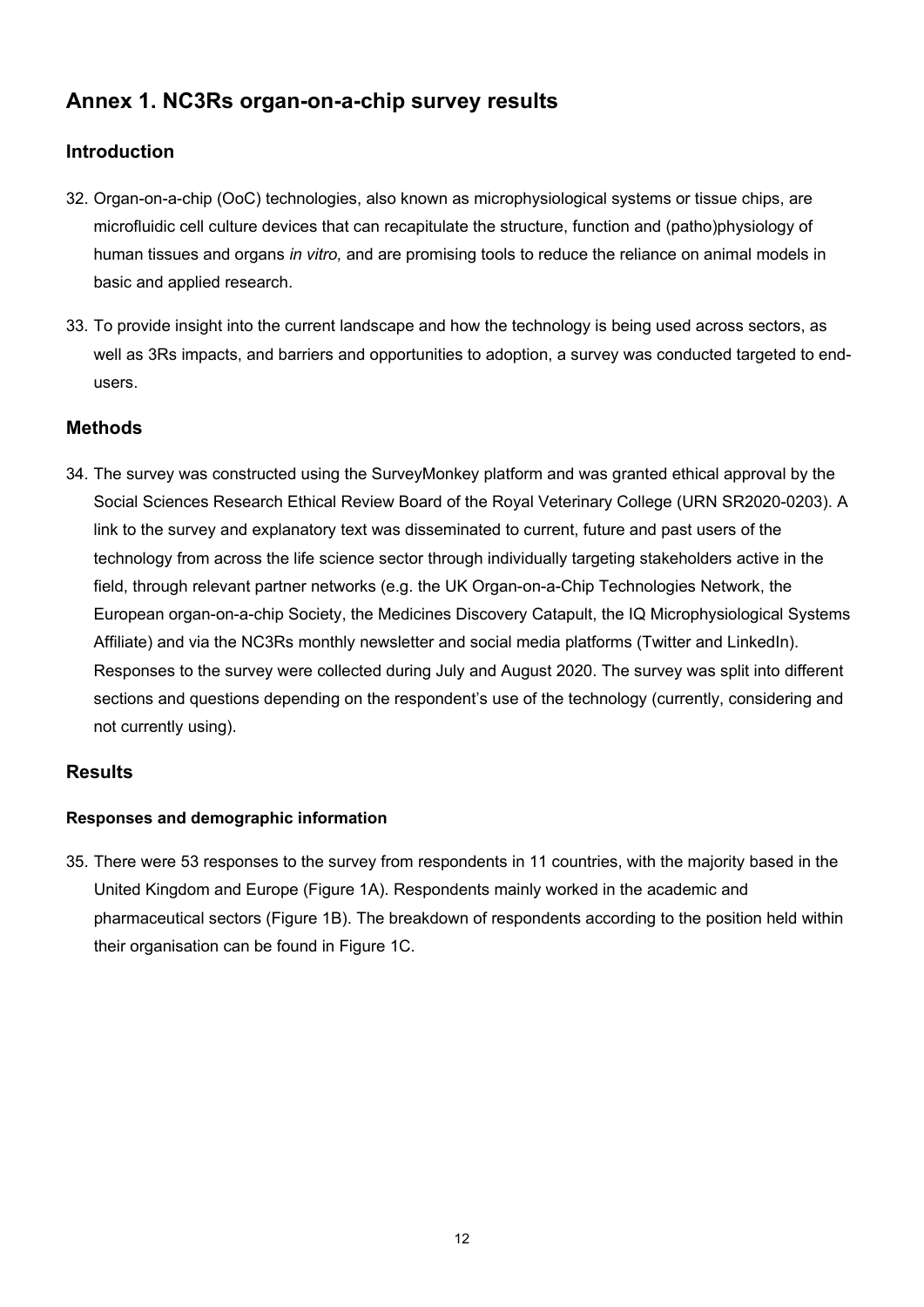

**B)**

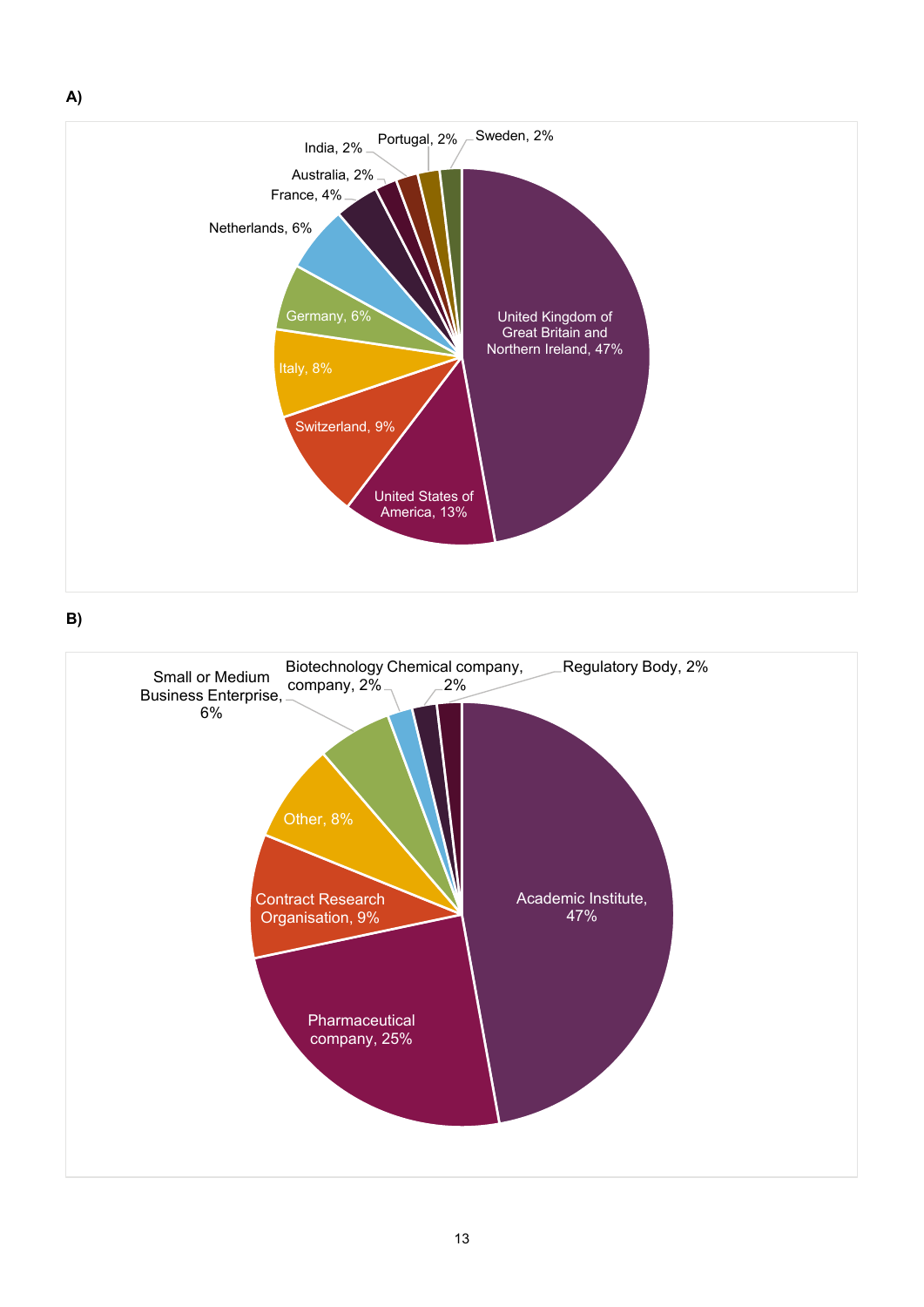

Figure 1. Respondents demographic information. A) Respondents location, B) Respondents sector and C) Respondents role. N=53 respondents.

# **Respondents use of the technology**

36. Respondents were asked to select their current use of the technology (Figure 2). The majority were using (47%) or considering using (40%) the technology, with the remaining respondents not currently using the technology (13%).



Figure 2. Respondents use of the technology. N=53 respondents.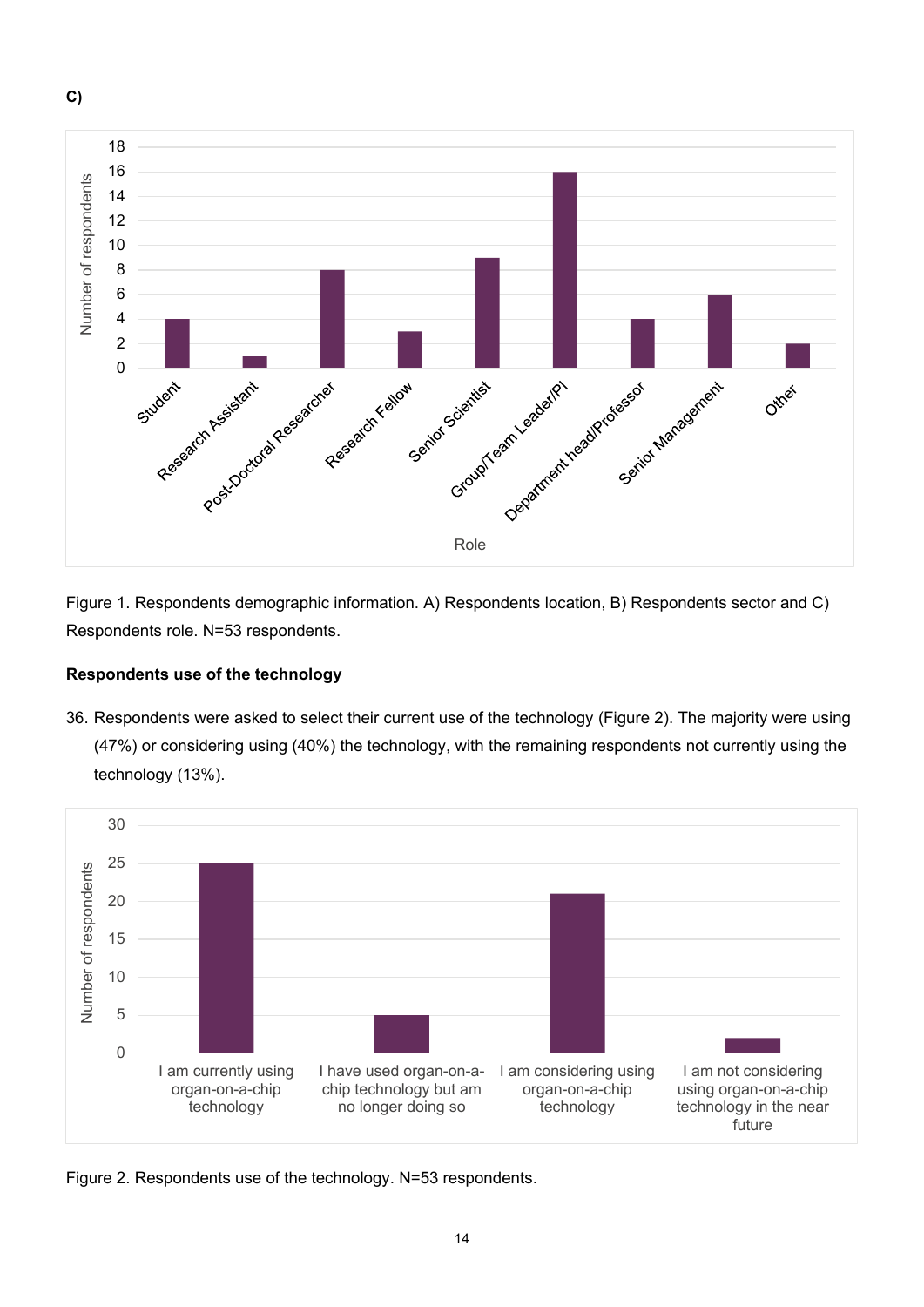#### **Respondents not currently using the technology**

- 37. Respondents were asked to select the reason(s) why they were not currently using the technology, selecting all that apply, which included (Figure 3):
	- **Complex to use and labour intensive.**
	- Current models not being fit-for-purpose.
	- **Low throughput and not scaleable for routine use.**
	- Not supported by their organisation.
	- **Models lack core components (e.g. immune cells).**



Figure 3. Responses (%) to why respondents were currently not using the technology (N=7 respondents).

# **Respondents considering using the technology**

38. 16 out of 21 respondents were considering using single organ systems which included the gut/digestive system, the nervous system, the liver, the lung/respiratory system and the blood-brain barrier largely for toxicology applications, but also for disease modelling, mechanistic/investigative, ADME (absorption, distribution, metabolism and excretion) and personalised medicine (Figure 4). 16 out of 21 respondents were considering using multi-organ systems (two or more different organs or tissues).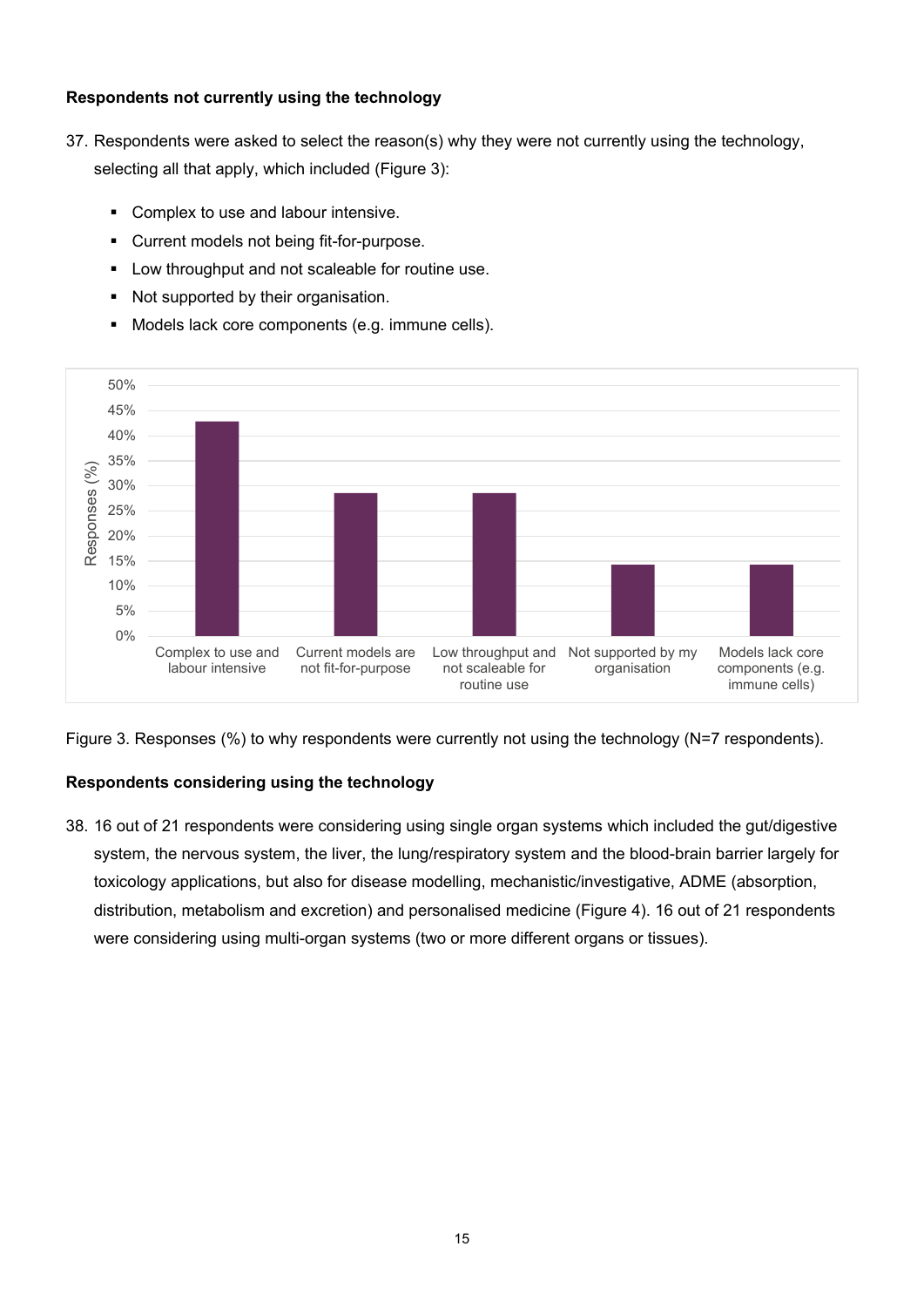

Figure 4. Organ systems respondents were considering using and their applications. The number of respondents who selected a particular organ is shown in brackets**.** The number of respondents who selected a particular application is plotted as a % of the total respondents for each organ (e.g. five out of eight (63%) respondents selected that they were considering using the gut/digestive system for toxicology applications).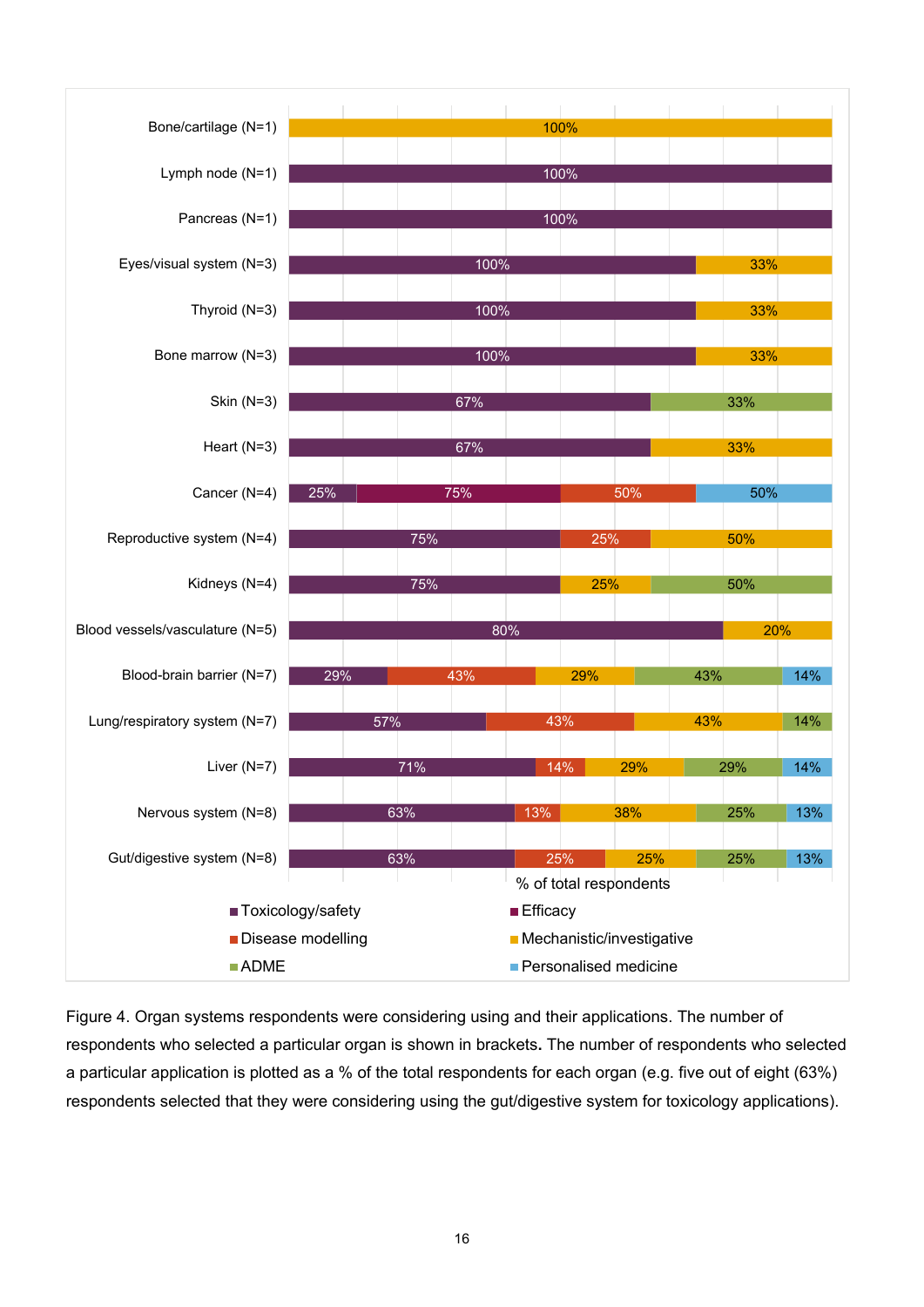#### **Respondents using the technology**

39. Respondents were asked how they were using the technology, selecting all options that apply. The majority of respondents were evaluating the technology in-house or through an external collaboration or partnership, with some selecting that the technology had been adopted for decision making (Figure 5).



Figure 5. Number of responses to how respondents were using the technology. N=25 respondents.

- 40. 21 respondents were evaluating single organ systems which included liver, blood vessels/vasculature, lung/respiratory system, gut/digestive system and cancer for toxicology, efficacy, disease modelling, mechanistic/investigative, ADME and personalised medicine applications (Figure 6).
- 41. Eight respondents were evaluating multi-organ systems composed of combinations of up to three organ systems, with most including a liver component for a variety of applications including ADME, disease modelling, efficacy, mechanistic/investigative and toxicology/safety (Table 1).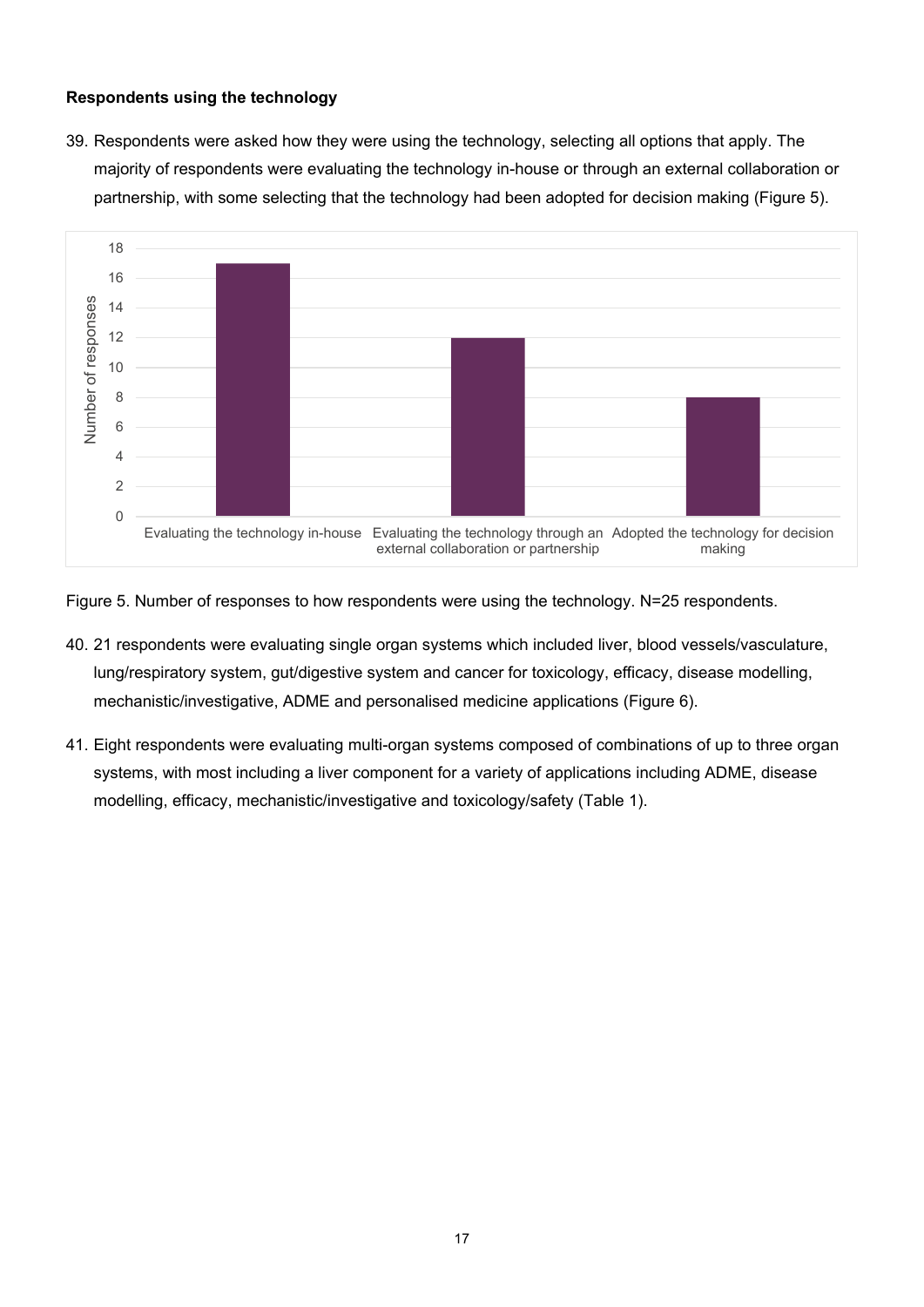

Figure 6. Organ systems respondents were evaluating and their applications. The number of respondents who selected a particular organ is shown in brackets**.** The number of respondents who selected a particular application is plotted as a % of the total respondents for each organ (e.g. nine out of 11 (82%) respondents selected that they were evaluating liver for toxicology applications).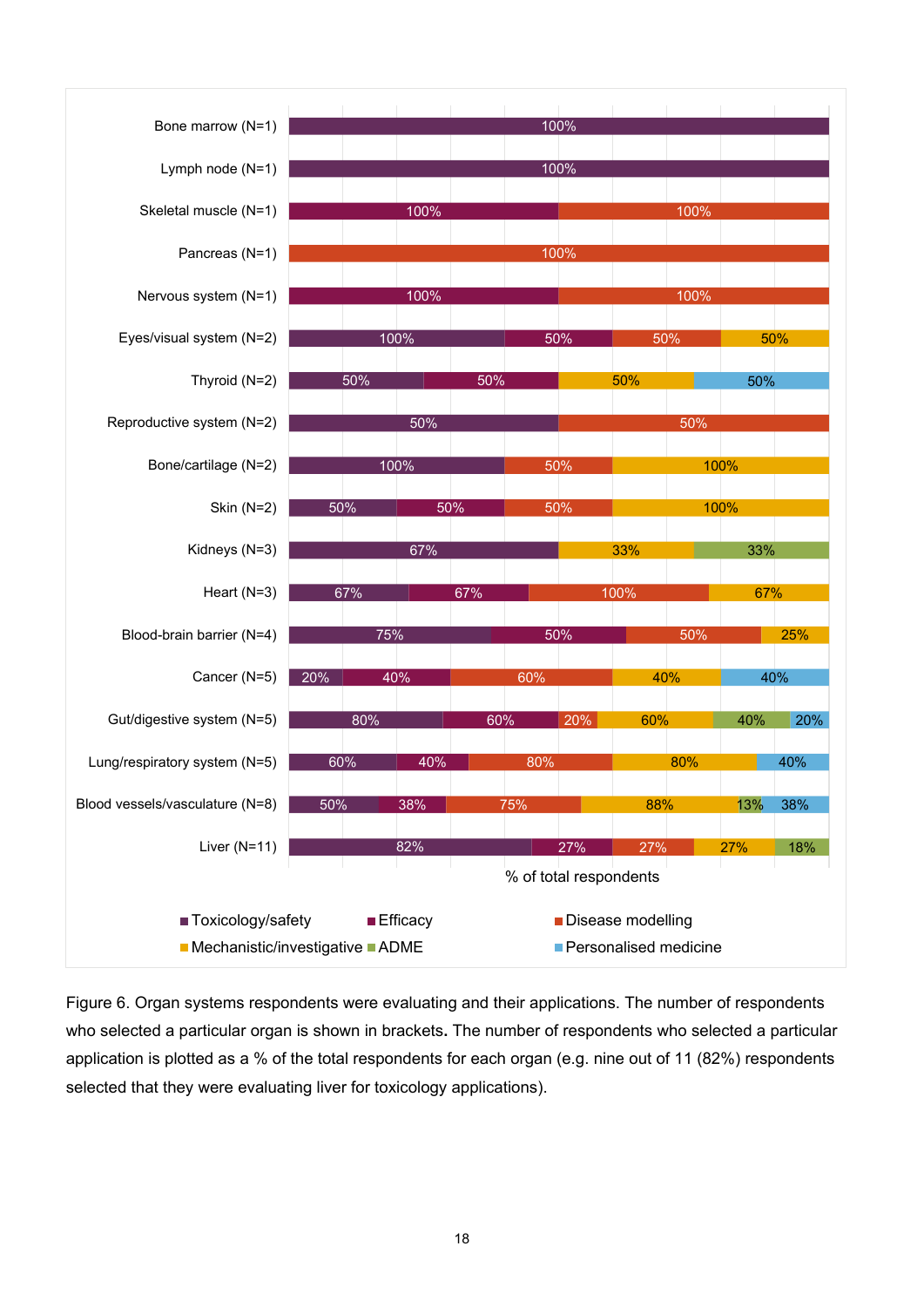| <b>Application</b>        | <b>Combination of organs</b>                |
|---------------------------|---------------------------------------------|
| <b>ADME</b>               | Thyroid and liver                           |
| Disease modelling         | Adipose tissue and liver                    |
| Disease modelling         | Liver, circulatory and adipose for diabetes |
| Disease modelling         | Skin and oral mucosa                        |
| Efficacy                  | Skin and cancer                             |
| Efficacy                  | Skin and oral mucosa                        |
| Mechanistic/investigative | Adipose tissue and liver                    |
| Mechanistic/investigative | Liver, circulatory and adipose for diabetes |
| Mechanistic/investigative | Liver, gut and immune system                |
| Mechanistic/investigative | Skin and oral mucosa                        |
| Toxicology/safety         | Heart and liver                             |
| Toxicology/safety         | Liver, gut and immune system                |
| Toxicology/safety         | Skin and cancer                             |
| Toxicology/safety         | Skin and oral mucosa                        |
| Toxicology/safety         | Thyroid and liver                           |
| Toxicology/safety         | Tumour and liver                            |

Table 1. Multi-organ systems and application(s) respondents were evaluating (N=7 respondents).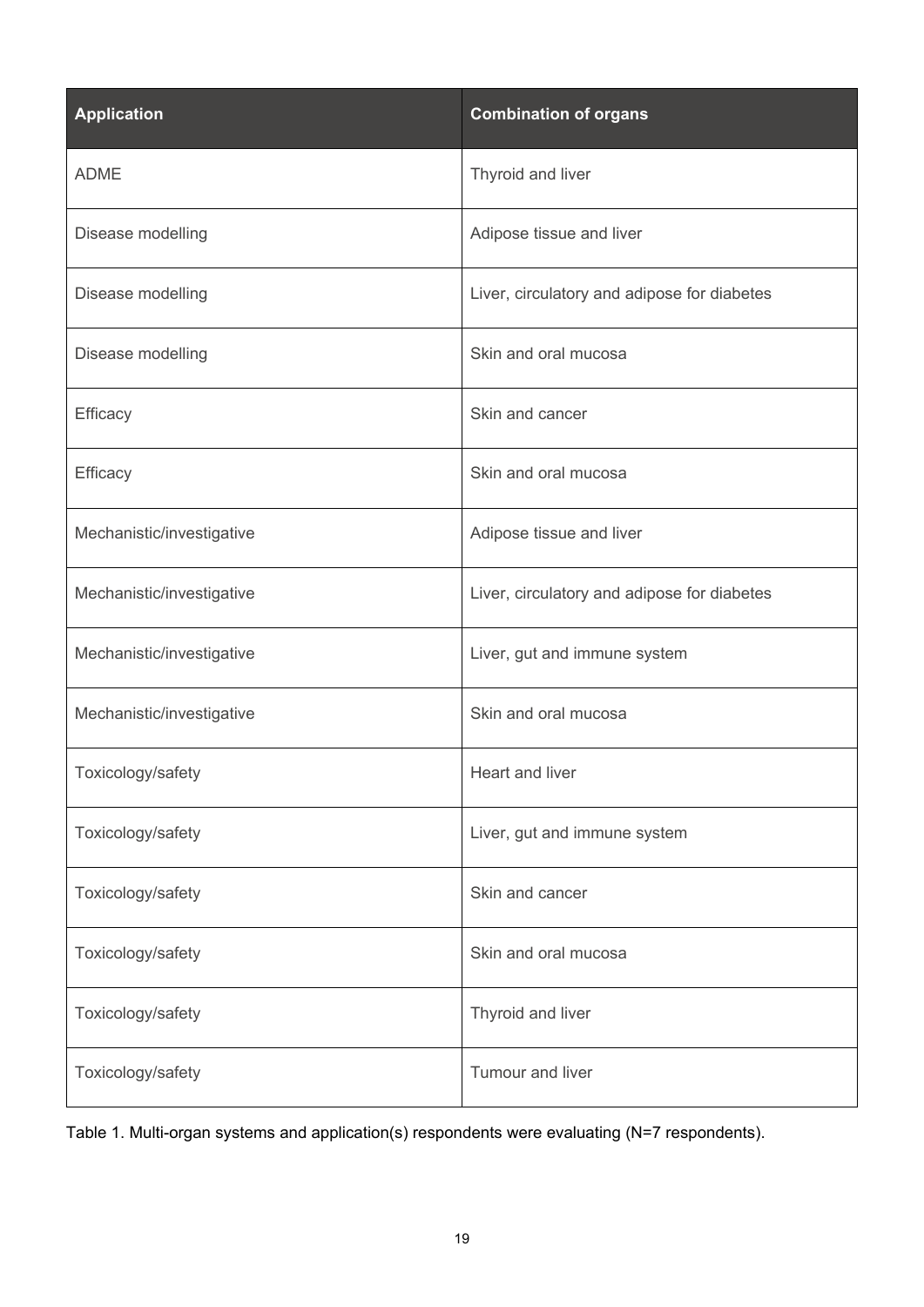- 42. Respondents were asked where they saw the technology they were evaluating being deployed and used for decision making in the future. Responses included for basic research, through to preclinical and clinical drug development, and for applications within the food, chemical and cosmetics industries (Figure 7). Specific areas highlighted included:
	- To investigate the mechanisms of a compound-induced effect.
	- To inform *in vivo* study design.
	- To screen out compounds with undesirable properties early prior to *in vivo* studies.
	- To progress molecules to the clinic without using *in vivo* efficacy models.
	- **For personalised medicine.**
	- For assessing chemical safety for endocrine disruptors.



Figure 7. Responses (%) to where respondents saw the technology they were evaluating being deployed for decision making in the future. N=19 respondents.

- 43. Five respondents selected that they had adopted single organ systems and one respondent had adopted a multi-organ system. Examples of organ systems (and applications) that had been adopted for decision making included:
	- Skin for toxicology, efficacy and mechanistic/investigation applications
	- **EXECUTE:** Liver for toxicology and efficacy applications.
	- Nervous system for efficacy, disease modelling and mechanistic/investigative applications.
	- **Reproductive system for disease modelling.**
	- Thyroid for toxicology.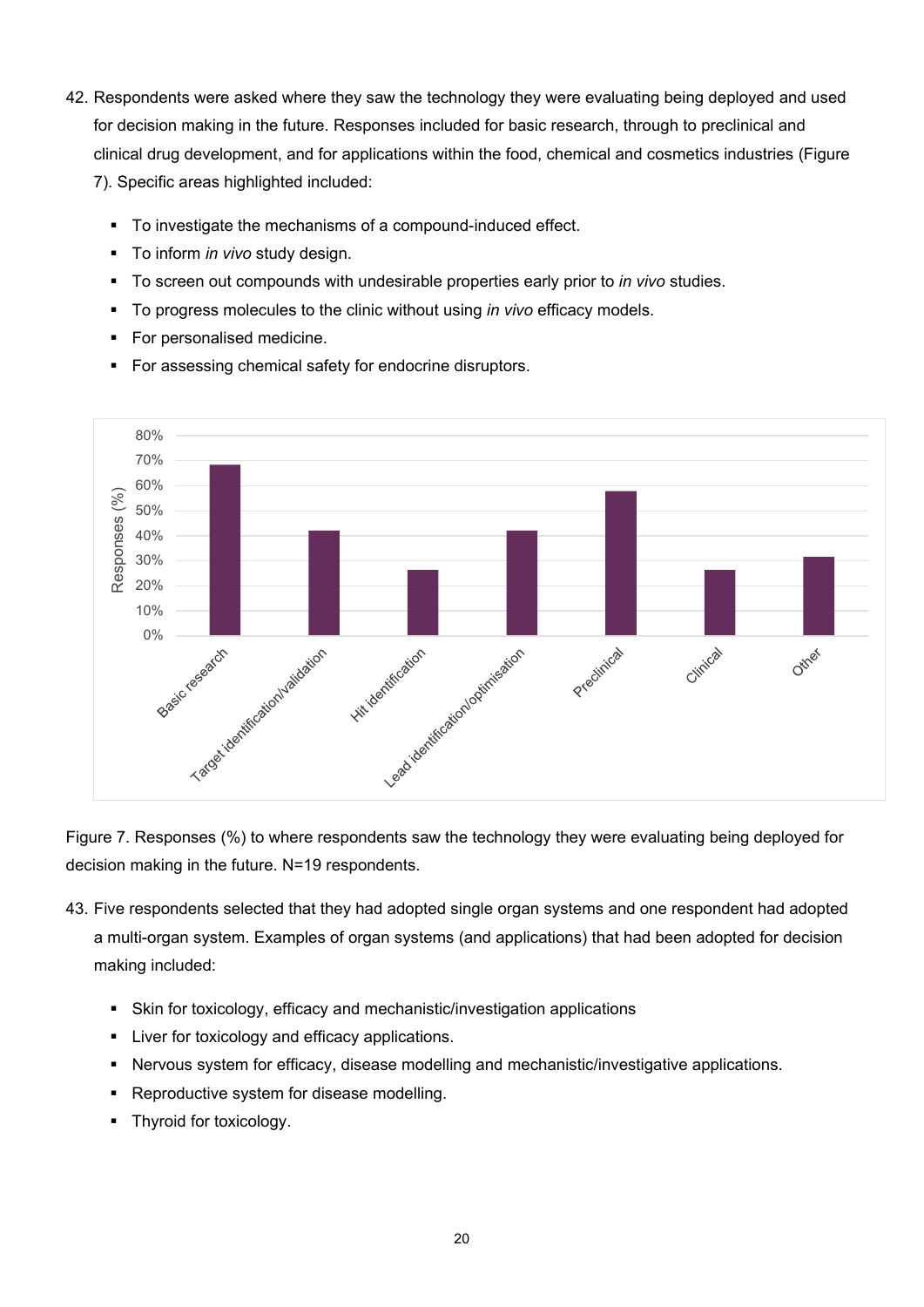#### **3Rs impacts**

- 44. Respondents were provided with the following definitions of replacement, reduction and refinement:
	- Replacement: Accelerating the development and use of models and tools which directly replace or avoid the use of animals in experiments where they would have otherwise been used. For example, OoC technology is used to screen out compounds with undesirable properties prior to *in vivo* studies or the technology is used to investigate the mechanisms of a compound-induced effect instead of performing the experiments in an *in vivo* or *ex vivo* animal investigative study.
	- Reduction: Methods that minimise the number of animals used per experiment through appropriately designed and analysed experiments that are robust and reproducible. For example, use of OoC technology to inform the design of *in vivo* experiments so that not as many animals need to be used per experiment.
	- **Refinement: Methods which minimise animal suffering and improve welfare. For example, use of** OoC technology to inform dose selection so that animals are not exposed to unnecessarily high doses.
- 45. Respondents who were considering or not currently using the technology were asked whether they agreed that the technology will replace, reduce and refine animal use. Respondents who were currently not using the technology either agreed or disagreed that the technology will replace animal use, but generally agreed that the technology will reduce and refine animal use (Figure 8). Respondents who were considering using the technology generally agreed that the technology will replace, reduce and refine animal use (Figure 9).

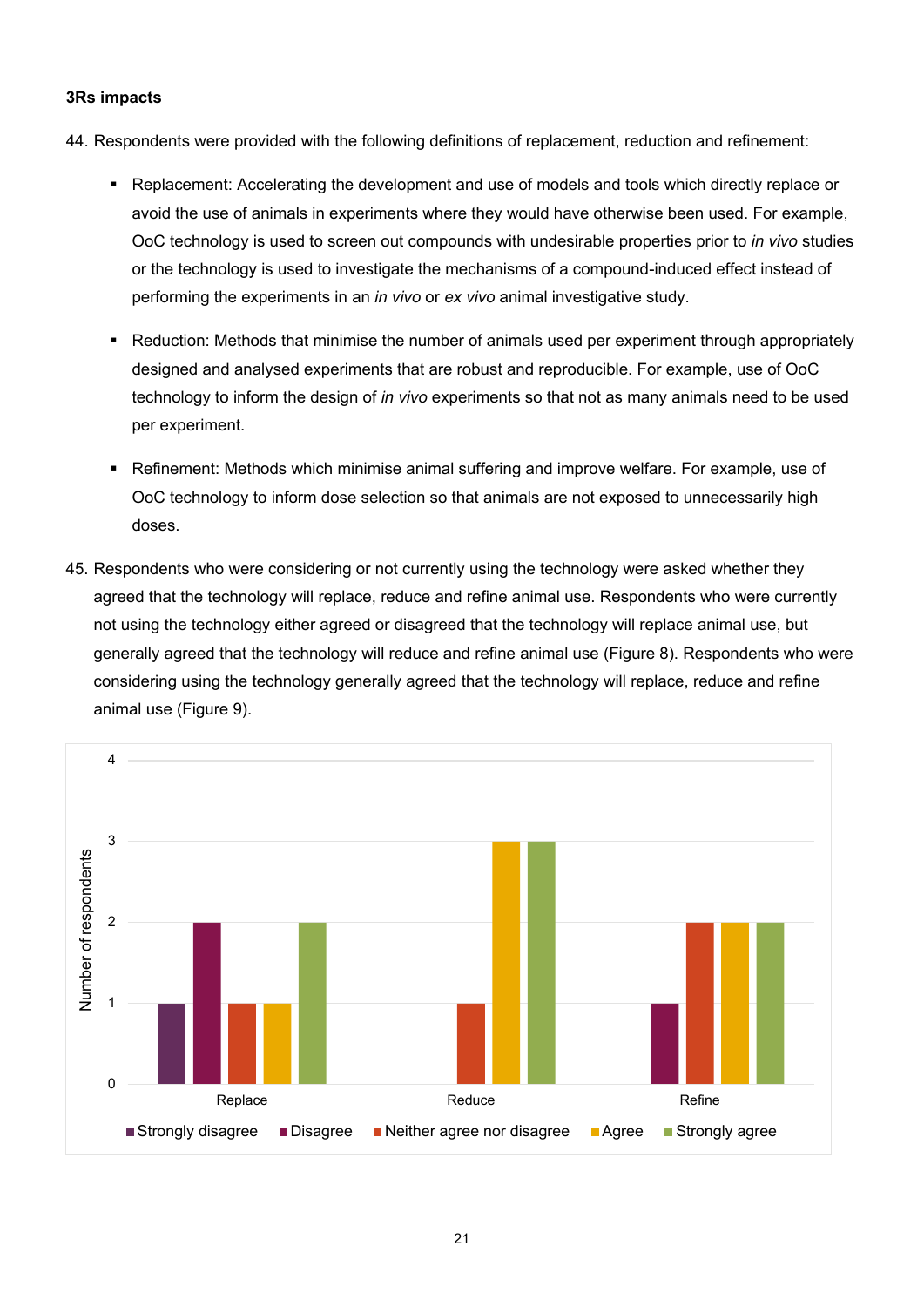Figure 8. Respondents currently not using the technology responses to whether OoC technology will replace, reduce and refine animal use. N=7 respondents.



Figure 9. Respondents considering using the technology responses to whether OoC technology will replace, reduce and refine animal use. N=18 respondents.

- 46. Respondents who were using the technology were asked whether it had replaced, reduced or refined animal use within their organisation, selecting all that apply. There were three (17%) responses for replaced, five (28%) responses for reduced and two (11%) responses for refined, indicating that the technology has started to deliver some impact on the 3Rs (Figure 10). Three respondents provided details on the animal studies that the technology had replaced, reduced or refined within their organisation, which included studies in rodents (mice and rat). For example, in one respondent's organisation, the technology has replaced up to 300 animals per year used in basic research.
- 47. Respondents were then asked whether the technology will replace, reduce or refine animal use within their organisation in the future. There were 6 (35%) responses for replace, 12 (71%) responses for reduce and ten (59%) responses for refine, indicating that the technology has the potential to significantly impact animal use within respondents organisations in the future, across all of the three Rs (Figure 11).
- 48. Six respondents provided details on the animal studies the technology had the potential to replace, reduce or refine within their organisation in the future. Examples provided included to replace mouse models used for immunology studies, and to replace, reduce and refine rodent and non-rodents (rats and dog) used in preclinical mechanistic studies to better understand human relevance and translation. For example, in one organisation the technology has the potential to replace up to 500 rats/year used in rodent mechanistic studies.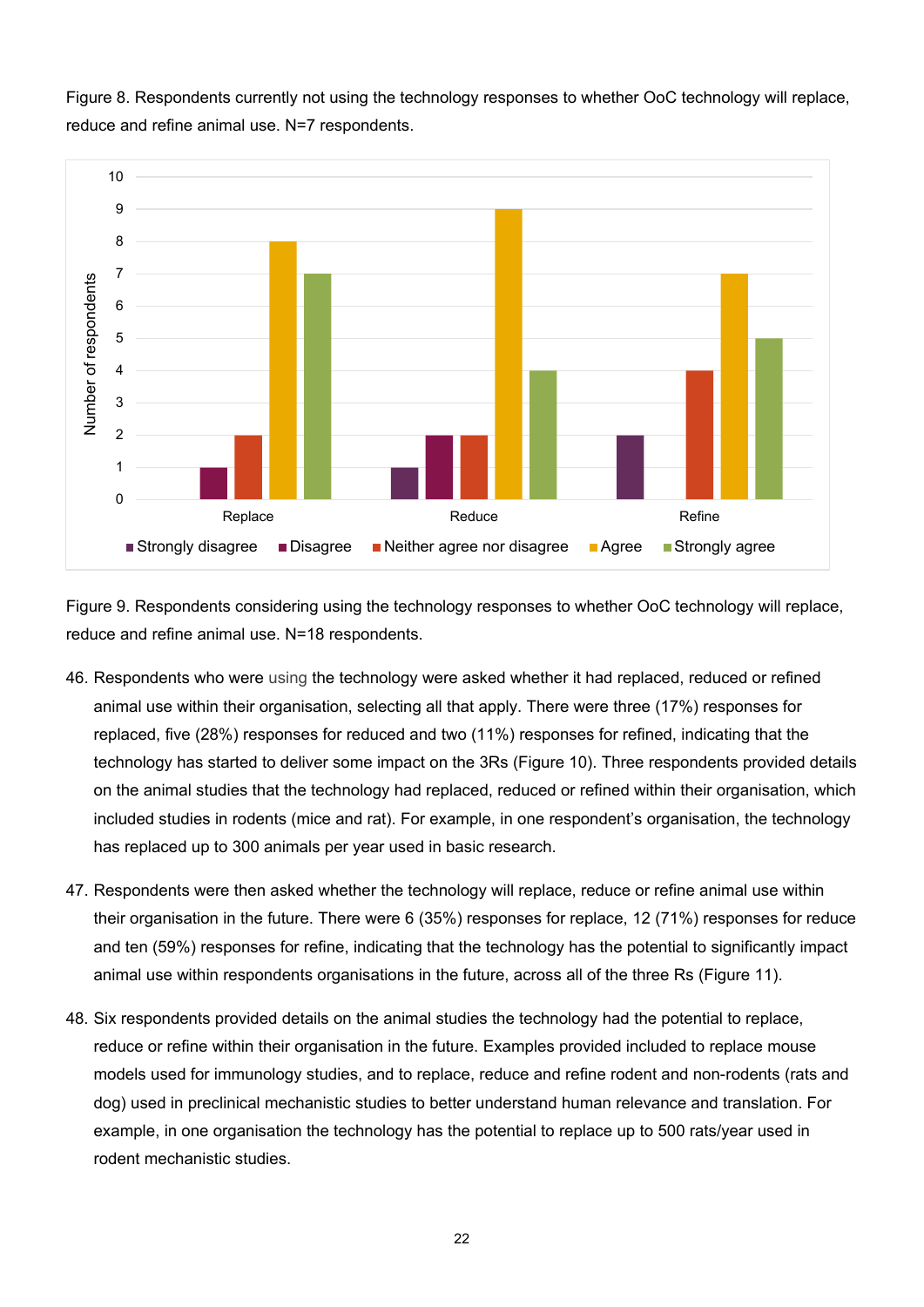

Figure 10. Respondents currently using the technology responses to whether OoC technology had replaced, reduced or refined animal use within their organisation. N=18 respondents.



Figure 11. Respondents currently using the technology responses to whether OoC technology will replace, reduce or refine animal use within their organisation in the future. N=17 respondents.

#### **Future opportunities**

- 49. Respondents were asked what they considered to be the future opportunities of the technology. Examples provided included:
	- **In pharmaceutical drug discovery and development:** 
		- For better selection and optimisation of molecules prior to any *in vivo* studies that are required.
		- $\blacksquare$  To study the mechanistic aspect of drugs and to understand species differences for translation.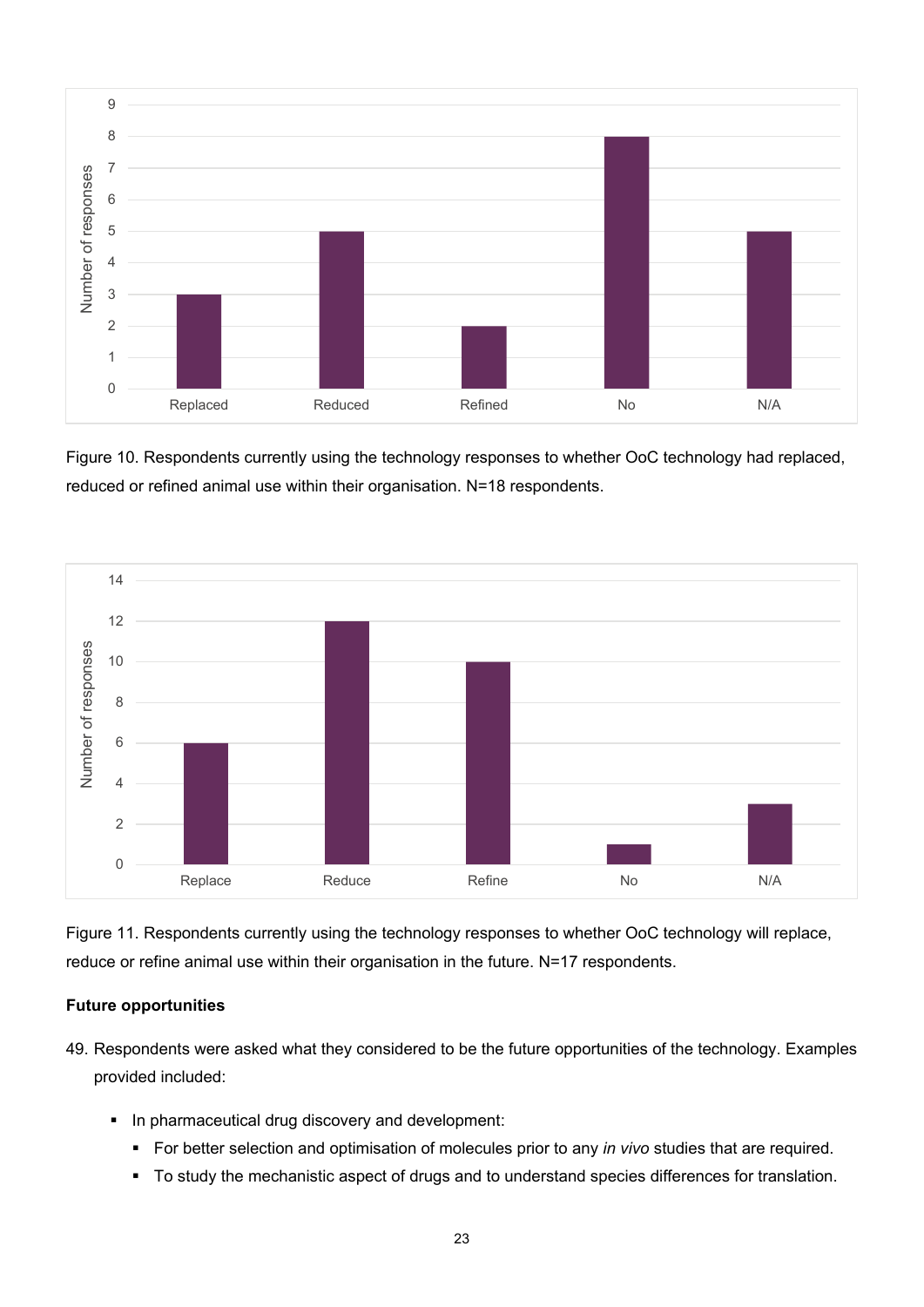- To investigate efficacy and safety in the same model to allow safety questions requiring specific disease states to be investigated in appropriate models.
- In DMPK for replacement of early animal PK evaluations.
- To detect complex temporal PKPD relationships for safety where current *in vitro* models are unable to fill this gap.
- For disease modelling to understand disease mechanisms.
- **For personalised medicine to enable better translation using patient samples. For example, using a** patient's tumour to predict response to therapy.
- To provide human relevant models to better predict human physiology.
- Replacement of mouse models in immunology.
- For environmental chemical mixtures toxicity assessment.
- For repeat dose and long-term exposure studies of drugs, chemicals and cosmetics.

#### **Barriers to adoption**

- 50. Respondents were provided with a number of potential barriers and asked to rate how much of a barrier they considered each to be in adopting the technology, from not a barrier to a significant barrier. The most significant barriers listed in rank order included:
	- Cost.
	- Current systems lack core components.
	- Data generated is not accepted by regulators.
	- Limited qualification/validation to demonstrate the technology is fit-for-purpose (Figure 12).
- 51. Respondents were asked to provide any other significant barriers which included:
	- **There being very few standards in the field.**
	- Accessing funding for validation in direct comparison with animal models.
	- Difficult to access the technology and generate pilot data without significant funding in place, but also difficult to get significant funding without pilot data and ongoing access to the technology.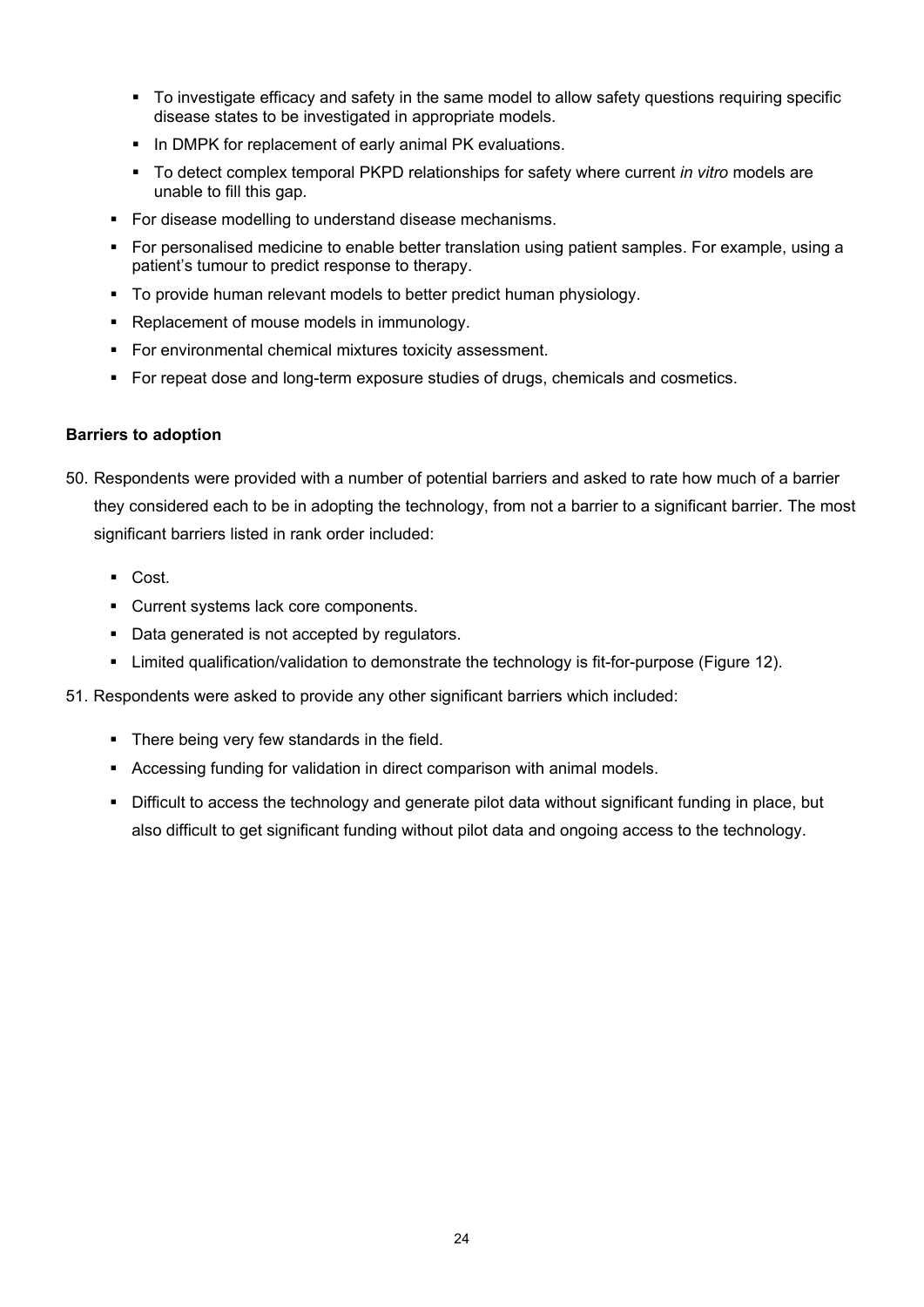

Figure 12. Respondent responses (%) to how much of a barrier they considered the options provided to be in adopting the technology. N=30 respondents.

#### **Overcoming the barriers to adoption**

- 52. Respondents were provided with several options and asked to rate them in terms of their importance in facilitating the adoption of the technology, from not important to very important (Figure 14). The top five criteria considered to be very important in facilitating adoption of the technology were:
	- Robust characterisation and qualification/validation to demonstrate the technology is fit-for-purpose.
	- **Publication of case studies to demonstrate utility and added value over conventional models.**
	- Regulatory acceptance.
	- Establishment of independent testing centres to evaluate and validate the technology.
	- Establishment of a global network to share the latest developments, knowledge and experience.
- 53. Respondents were asked to include any further criteria they considered important in facilitating adoption of the technology, these included standardisation being a key component for the field and the technology conferring an advantage over existing *in vitro* systems to justify their cost and complexity.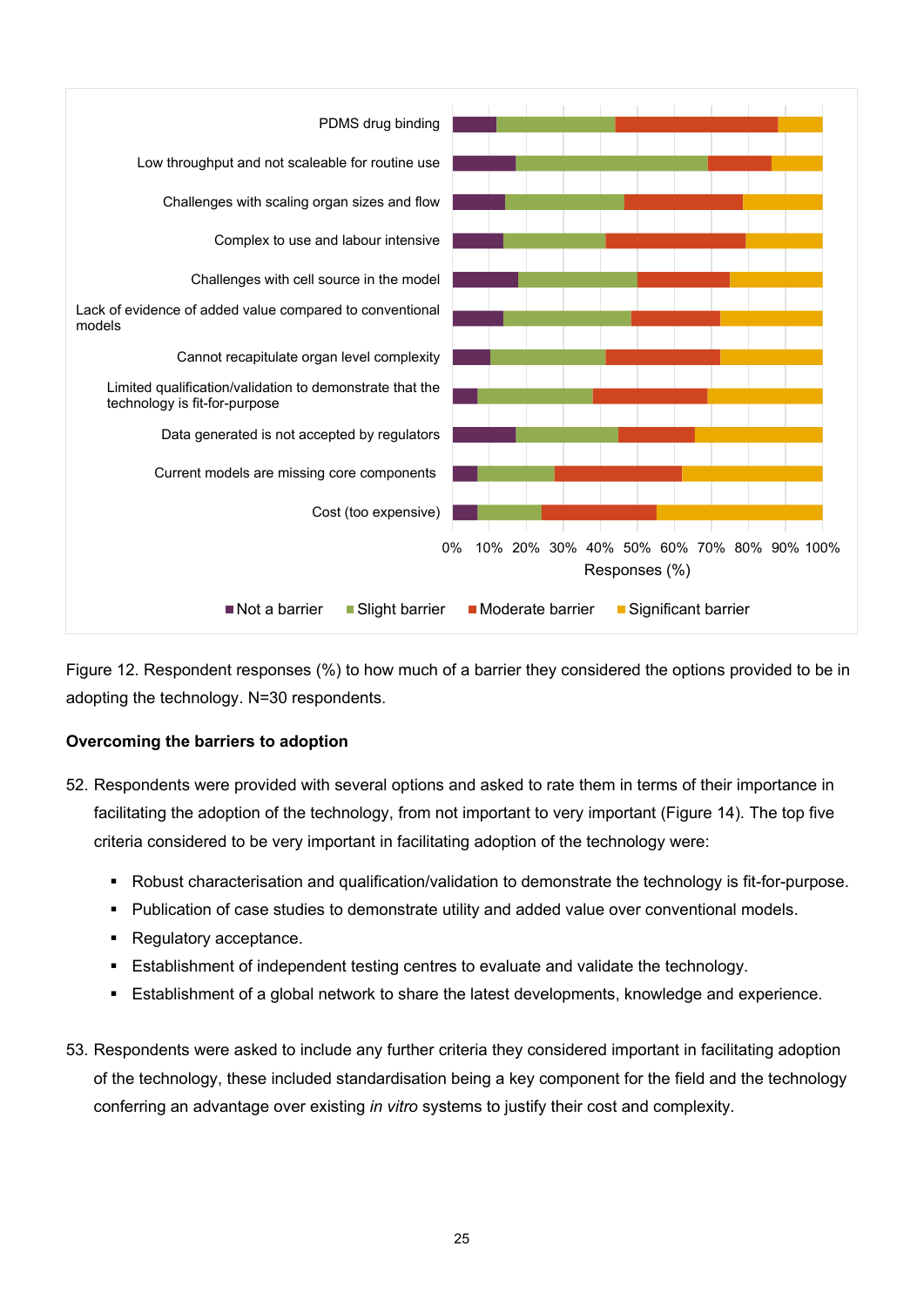

Figure 13. Respondent responses (%) to how important they considered the options provided to be in facilitating adoption of the technology. N=30 respondents.

#### **Technology readiness**

54. Respondents were asked to rate the maturity of the OoC field by assigning a modified technology readiness level (mTRL, taken from Phadke & Vyakarnam (2017), Camels, Tigers and Unicorns: Rethinking Science and Technology enabled Innovation. *World Scientific Publications*). The majority of respondents (52%) assigned mTRL3 - a working prototype or demonstrator has been built and mTRL4 the new product, service or technology has been refined/ modified following feedback from the initial customer (Figure 14). See [Annex 2](#page-28-0) for full mTRL definitions.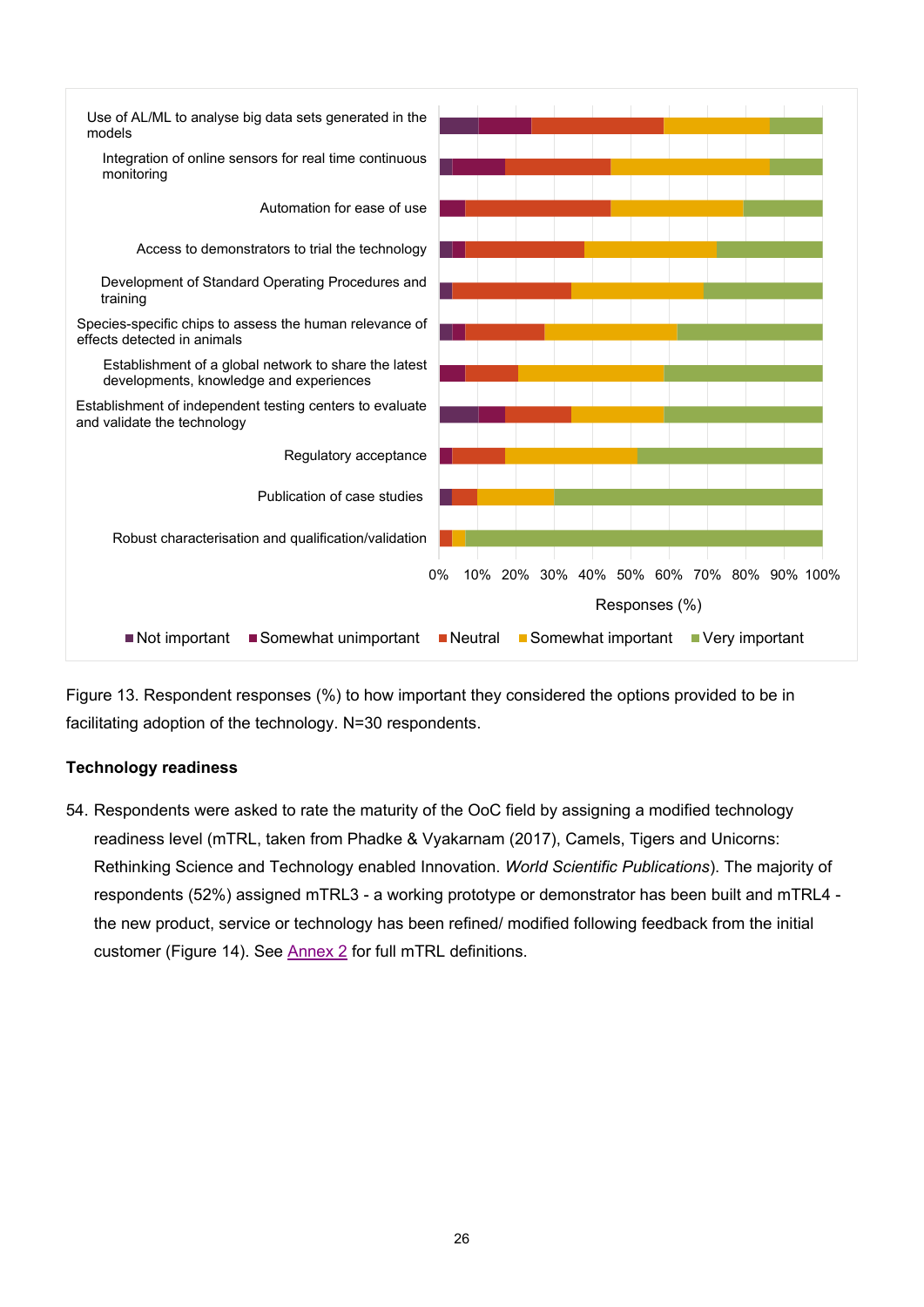

Figure 14. Modified technology readiness levels (mTRLs) assigned by respondents. N=27 respondents.

# **Summary**

- 55. The survey results provide insight into the current landscape and how the technology is being used across sectors. The majority of end-users were from the academic and pharmaceutical sectors (72% of respondents) and were primarily evaluating the technology. Most respondents were evaluating single organ systems with some multi-organ systems also being assessed.
- 56. The technology has started to deliver some impact on the 3Rs but has the potential to significantly impact the 3Rs in the future. Respondents indicated that the field is still immature in terms of its technology readiness, and there are significant barriers that need to be overcome before it can be widely adopted into routine use. Several areas were highlighted that would help overcome these barriers to facilitate uptake including to characterise and qualify/validate the technology so it is fit-for-purpose, robust and reproducible.